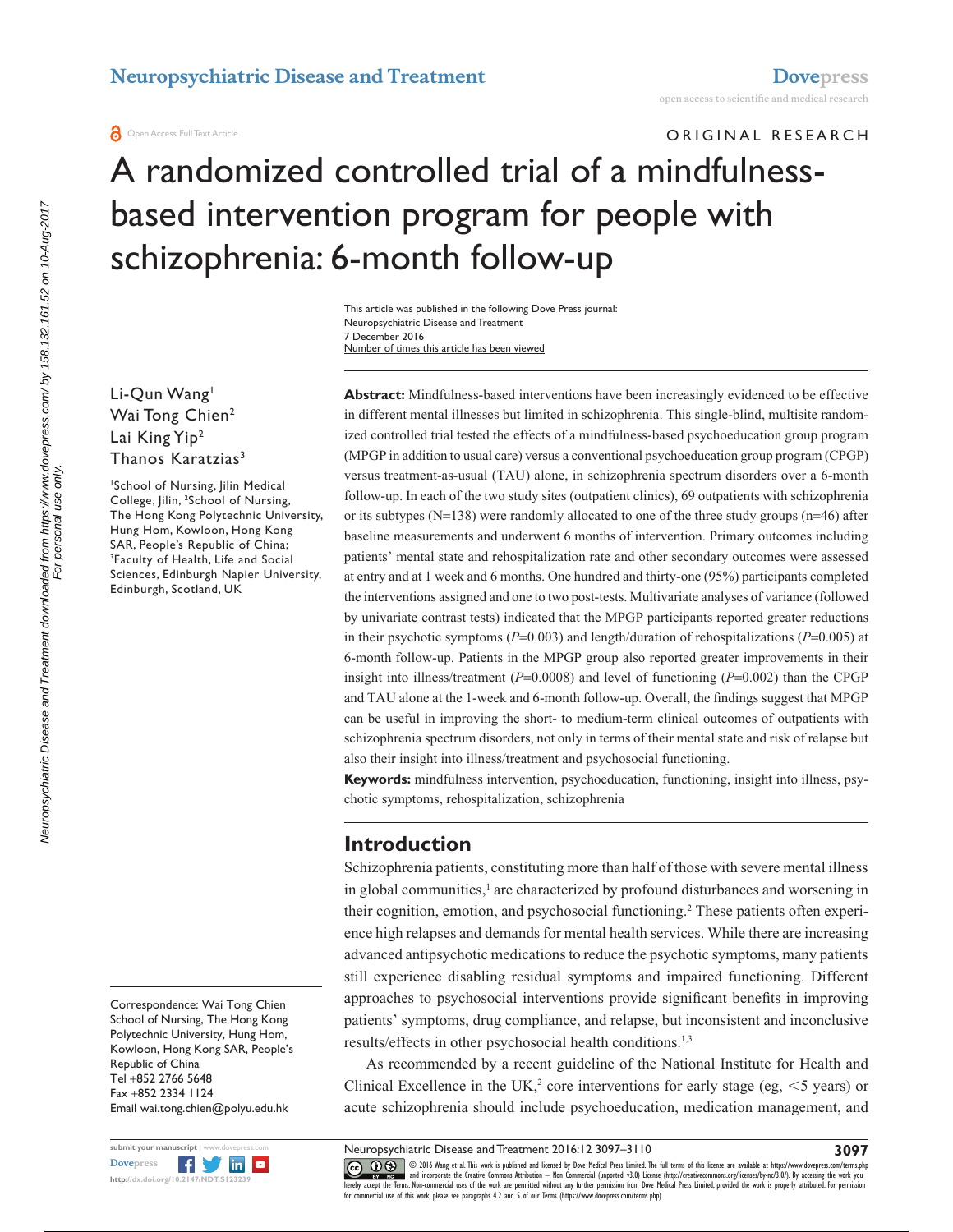family support. They should also include those aiming to improve their insight into and self-management of the illness. However, most current approaches to psychosocial intervention have less attention in patients' acceptance of schizophrenia and incomprehensible and stressful experiences of the psychotic symptoms.<sup>4,5</sup> Many of them may also contain limited strategies in empowering self-management of the illness.1,4 It has also increasingly been recognized that patients would be unable, inconvenient, or disempowered to participate in lengthy (at least 6–9 months) and knowledge/conceptual heavy-loaded psychoeducation, or other psychosocial intervention programs.6,7 With a differential understanding of schizophrenia and insight into its treatment needed, these patients can better cope with their psychotic symptoms and related behaviors and subsequently improve their treatment adherence and other longer-term patient outcomes.<sup>8</sup>

Recent controlled trials suggested that the standardized mindfulness-based stress reduction (MBSR) or mindfulnessbased cognitive intervention programs are evidenced to empower patients' self-care and symptom management, insight into the illness, and accepting and overcoming with distressing thoughts in depressive and anxious conditions.<sup>9,10</sup> Both approaches are found to be effective treatments of a wide variety of chronic physical and mental health problems.<sup>6,10,11</sup> A controlled trial by Chadwick et al<sup>5</sup> in the UK tested the effectiveness of 5-session mindfulness groups followed by home practices for 11 schizophrenia sufferers with distressing voices and paranoia on subjective well-being (mindfulness), symptom severity, and life functioning immediately after intervention. There is an increasing interest to find out whether mindfulness-based intervention can be important for people with schizophrenia who are often characterized by unexpectedly low adherence to treatments, or only partially responsive to standard treatment and/or psychosocial interventions. These characteristics lead to a chronic course of illness and frequent relapses.3

Findings of two controlled trials also suggest that Acceptance and Commitment Therapy with a strong mindfulness component can significantly reduce psychotic patients' rehospitalization.9,12 These findings provide better understanding of mediating the patients' distress in response to psychotic symptoms. This is opined to be a premise that patients are distressed not by the symptoms but by the meaning they constructed for these symptoms and subsequent emotional responses.<sup>9,13</sup>

Williams et  $al<sup>14</sup>$  suggested that the positive effects of mindfulness programs could be mediated/attributed by reductions of overgeneral memory and ruminative thinking and improvements in meta-awareness and specificity of describing psychiatric symptoms, which in turn might lead to much decrease in negative thoughts and depressive or anxiety reactions. A few recent case/cohort and quasi-experimental (nonrandomized) studies of mindfulness-based intervention in schizophrenia reported short- to medium-term patient outcomes (eg,  $\leq 6$  months),<sup>6,15,16</sup> suggesting its potential effectiveness to reduce distressing thoughts or images and disorganization of thoughts.

Nevertheless, most mindfulness interventions have been developed and tested in Western populations; it is uncertain whether this approach to psychosocial intervention can be applicable to Asian/Chinese populations who have an external locus of control and less self-affirmation and openness to experience attitudes.17,18 With these knowledge gaps in mind, a mindfulness-based psychoeducation intervention was designed and tested in Hong Kong Chinese people with schizophrenia spectrum disorders to evaluate its effects on a wide variety of patient outcomes such as psychotic symptoms, rehospitalizations, functioning, and insight into the illness.

## Aims and hypotheses

This randomized controlled trial tested the effects of a mindfulness-based psychoeducation group program (MPGP) (in addition to usual psychiatric care) for Chinese patients with schizophrenia spectrum disorders, in comparison to one conventional psychoeducation group program (CPGP) or treatment-as-usual (TAU) only, over a 6-month follow-up. Primary outcomes were the participants' functioning and rehospitalization rate, whereas secondary outcomes included these patients' psychotic symptoms, insight into illness, and progress of recovery. We hypothesized that when compared with those in the CPGP and TAU alone, the MPGP participants could indicate significantly greater improvements over the 6-month follow-up in the following:

- 1. their functioning and rehospitalization rates (primary outcomes);
- 2. their insight into illness/treatment, symptom severity, and progress of recovery.

## **Methods**

The multicenter, controlled trial adopted an assessor-blind, repeated-measures and three-arm design (subject recruitment between June and November 2014 and 6-month follow-up between December 2014 and October 2015). An intentionto-treat (ITT) principle was used for data analysis and all participants were assessed with the same set of outcome measures over the follow-up period, regardless of the levels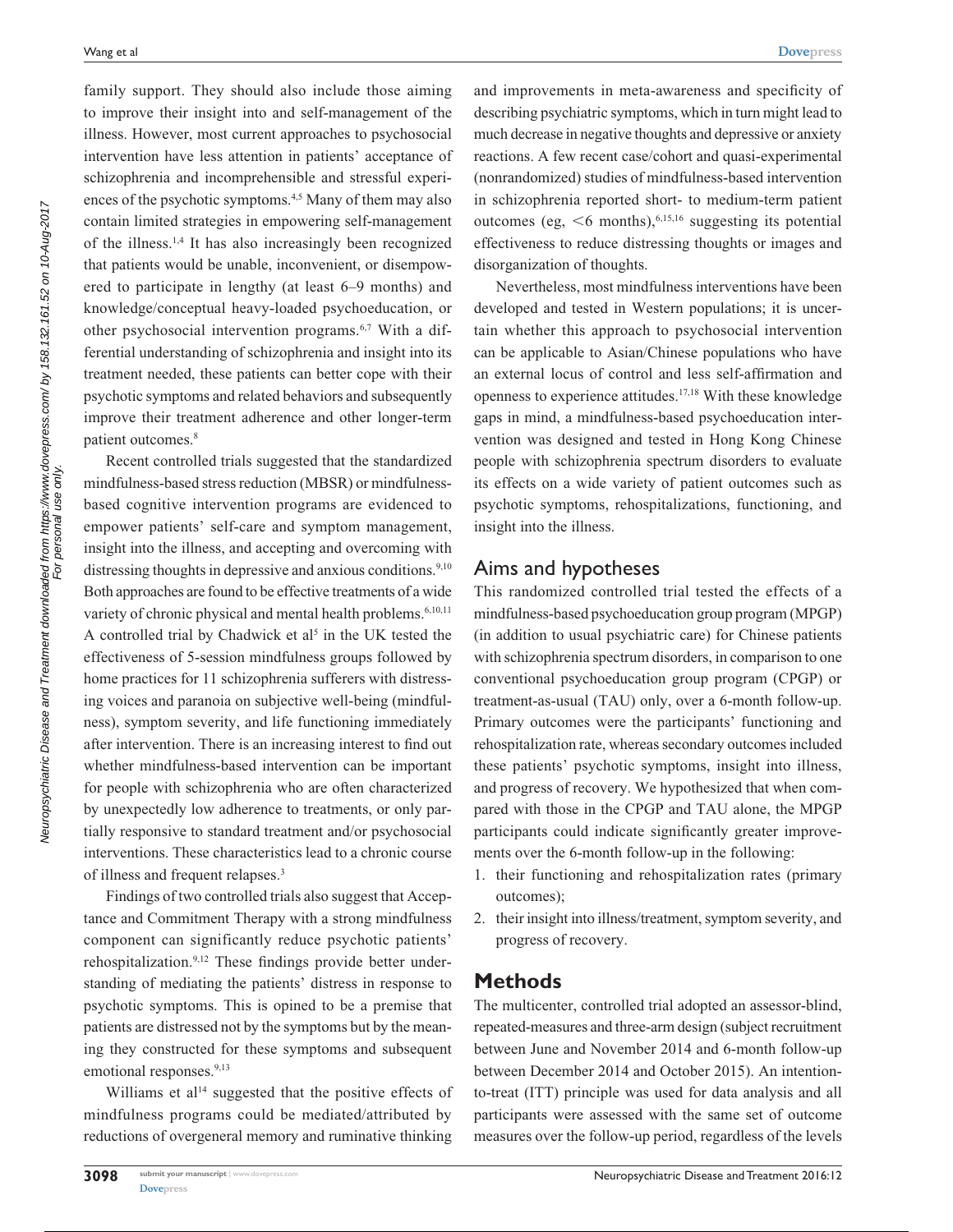of completion of or adherence to their intervention assigned.<sup>19</sup> This controlled trial was registered at [ClinicalTrials.gov](https://ClinicalTrials.gov) (Ref: NCT01667601; [https://register.clinicaltrials.gov\)](https://register.clinicaltrials.gov). Flow diagram of the trial procedure is presented in Figure 1, according to the latest CONSORT statement.<sup>20</sup>

# Participants and settings

The controlled trial was conducted at two psychiatric outpatient clinics in Hong Kong. About 1,200 patients with schizophrenia spectrum disorders (eg, schizophrenia and schizophreniform disorders) were attending the two



**Figure 1** Flow diagram of the procedure of the controlled trial.

**Abbreviations:** CPGP, conventional psychoeducation group program; ITAQ, Insight and Treatment Attitudes Questionnaire; MPGP, mindfulness-based psychoeducation group program; PANSS, Positive and Negative Syndrome Scale; QPR, Questionnaire for the Process of Recovery; SLOF, Specific Level of Functioning Scale; TAU, treatment-as-usual.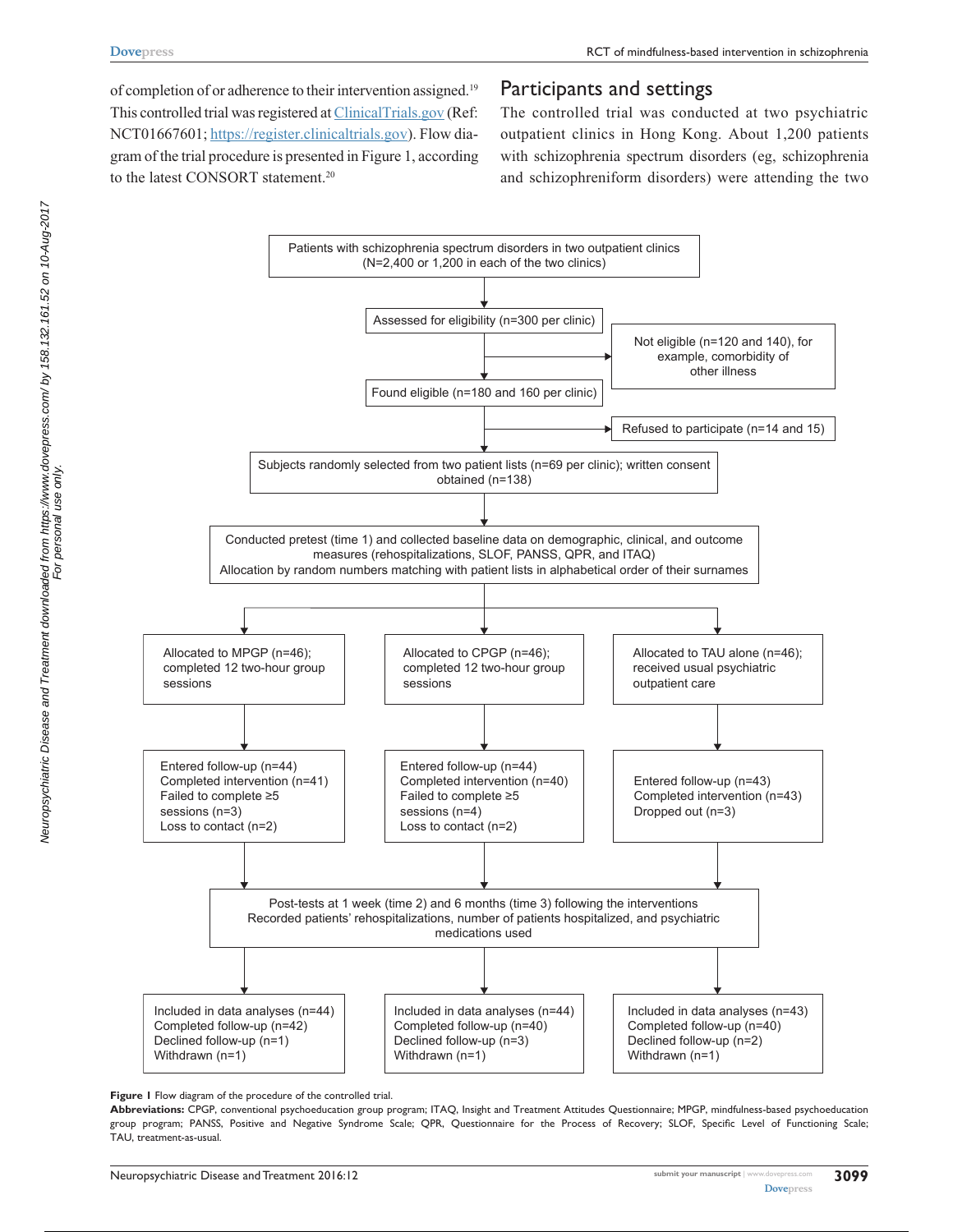outpatient clinics in each of the two clinics under study (N=2,400) at recruitment. Of 300 (25%) screened for eligibility in each clinic, 180 (60%) and 160 (55%) were found eligible and agreed to participate. As the sample size was planned to be 138 subjects, 69 (38% and 43%) were then randomly selected from each of the two clinics. At the clinics, all eligible patients were listed in terms of alphabetical order of their surnames; 69 of them were randomly selected from each patient list according to the computer-generated random numbers provided by an independent statistician, in which 14–15 (18%) of patients approached in each clinic refused to participate in this trial because of lack of interest and time to participate. With informed written consent obtained, the 144 patients were invited and 138 agreed to participate (ie, response rate =95.8%).

Participants' inclusion criteria included those Chinese outpatients who were 1) aged 18–60 and diagnosed with schizophrenia or its subtypes according to the *Diagnostic and Statistical Manual of Mental Disorders*, Fourth Edition, Text Revision;<sup>21</sup> 2) not  $>5$  years of schizophrenia at recruitment; and 3) able to understand and communicate in Cantonese/ Mandarin/Chinese languages. Those outpatients were excluded if they got comorbidity of organic brain disorder and learning disability, were found mentally unstable or unfit for study participation by their psychiatrist, and/or had recently received (been receiving) psychoeducation or any structured psychosocial intervention(s).

After completed baseline measurement, the participants were randomly assigned into one of the three arms by using a set of computerized random numbers generated by the statistician with a stochastic minimization program (balanced gender and symptom severity [Positive and Negative Syndrome Scale score {PANSS}] between groups).<sup>22</sup>

#### **Instruments**

The primary outcomes of this study were patient functioning, Specific Level of Functioning Scale (SLOF),<sup>23</sup> and average number and length of patients' rehospitalizations in the past 6 months.

The 43-item SLOF measured the patients' levels of psychosocial functioning in schizophrenia,23 in terms of self-maintenance, social functioning, and community living skills. The scale was scored on a 5-point Likert scale (1, "fully dependent" to 5, "fully self-sufficient"). In schizophrenia, the Chinese version showed very good content validity, internal consistency with Cronbach's alpha of 0.90–0.95, and test– retest reliability (intraclass correlation  $=0.84-0.88$ ).<sup>24,25</sup>

The PANSS assessed the symptom severity in psychoses and its 30 items were rated on an 8-point Likert scale  $(0, "absent" to 7, "extreme").<sup>22</sup> The scale demonstrated$ satisfactory concurrent validity with other symptom scales (*r*=0.85–0.90), internal consistency with Cronbach's alpha of 0.87–0.92, and test–retest reliability (intraclass correlation of 0.85–0.90) in Chinese psychotic patients.<sup>24</sup>

The secondary outcomes composed patients' levels of recovery, Questionnaire about the Process of Recovery (QPR),26 and insight into illness/treatment, Insight and Treatment Attitudes Questionnaire (ITAQ),<sup>27</sup> psychotic symptoms, and PANSS.28

Patient's level of recovery was measured with the QPR<sup>26</sup> with a panel of psychotic patients. The QPR was translated and validated by the research team, $17$  consisting of 22 items and three subscales (self-empowerment, effective interpersonal relationships, and rebuilding life). Its items were rated on a 5-point rating scale (0, "disagree strongly" to 4, "agree strongly"). The Chinese version demonstrated very satisfactory internal consistency with Cronbach's alphas of 0.88–0.90, sensitivity to contrasting (symptom severity) groups (*t*=4.68, *P*<0.01), and test–retest reliability at 2-week interval (intraclass correlation =  $0.87-0.92$ ) in psychotic patients.<sup>17,29</sup>

The ITAQ consisted of 22 items and assessed patients' awareness and acceptance of mental illness and prescribed treatments,<sup>27</sup> scoring on a 3-point Likert scale (0, "no insight" to 2, "good insight"). The Chinese ITAQ indicated very acceptable content validity, inter-rater reliability (intraclass correlation =0.82), and internal consistency with Cronbach's alpha of  $0.82$ .<sup>30</sup>

All outcome measures, including those Chinese versions (SLOF, QPR, and ITAQ), were validated and found reliable and valid in Chinese psychotic patients.17,24,25 In addition, at the three post-tests, Five Facet Mindfulness Questionnaire (FFMQ) was used to assess the participants' levels of performance or practices made on five components of mindfulness skills (observing, describing, performing with awareness, not giving judgment of inner experiences, and not over-reacting to these experiences).<sup>6</sup> Its items were rated on a 5-point scale (1, "very rarely true" to 5, "always true"). The FFMQ indicated satisfactory internal consistency (Cronbach's  $\alpha$ =0.76–0.92) and predictive power to psychological well-being and symptoms.<sup>31</sup>

#### **Treatments**

The MPGP consisted of 12 two-hour group sessions (12– 15 patients per group) every 2 weeks (ie, totally 24 weeks). It was developed from the Kabat-Zinn's MBSR program and modified for community mental health care service in Hong Kong.30 The content of a psychoeducation group intervention validated in Hong Kong Chinese psychotic patients by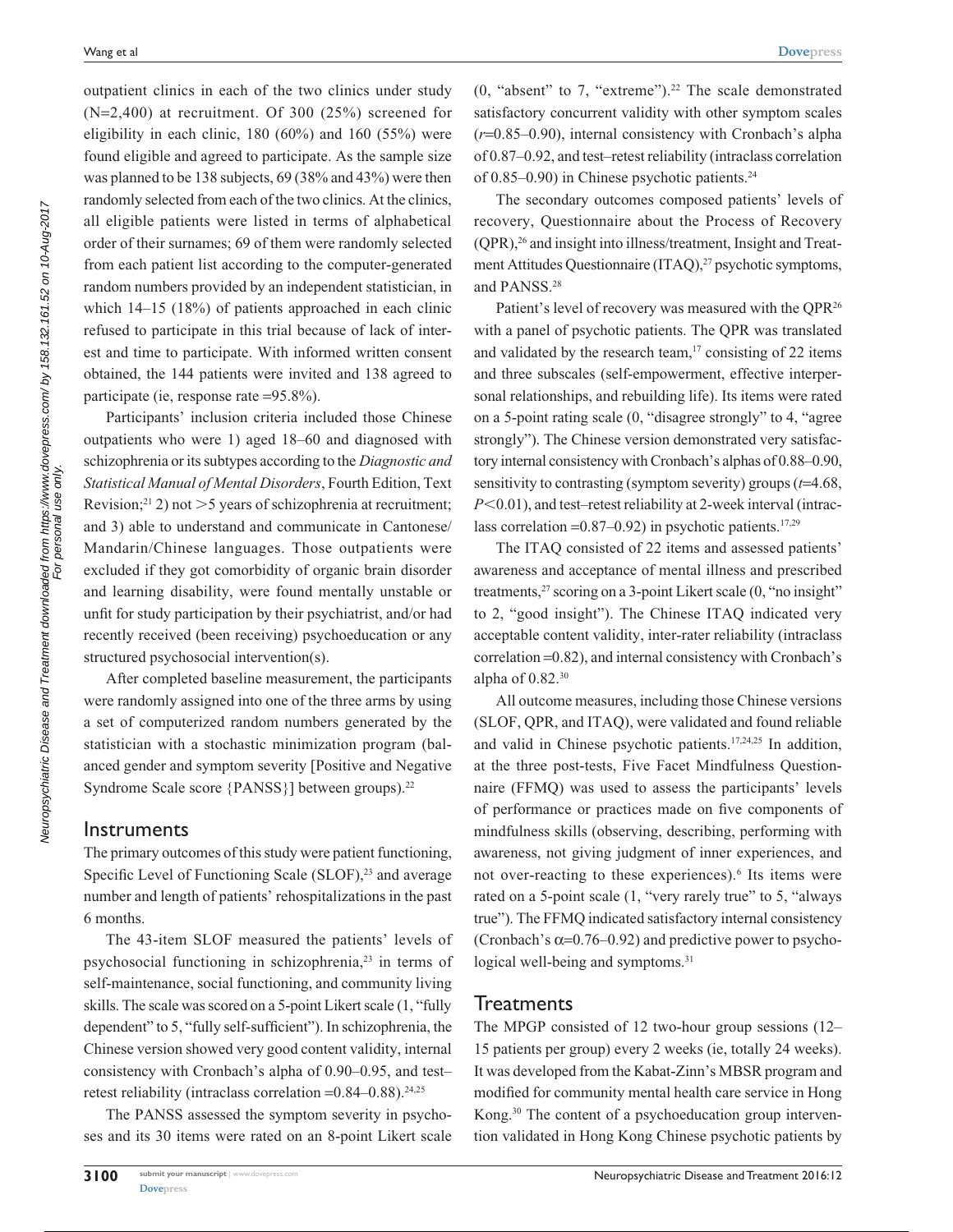Chan et al<sup>32</sup> and Chien and Bressington<sup>33</sup> was also integrated into the MPGP. One trained psychiatric advanced practice nurse (with 5 years of psychiatric rehabilitation and 3 years of mindfulness group experiences) facilitated all the treatment groups in the two clinics. The mindfulness theory used in the MPGP targeted at enhancing patients' awareness, acceptance, and management of their illness and psychotic symptoms; improving their insight into the illness/treatment; resolving the illness-related problems and their poor functioning, helpseeking, and self-care.

The program contained seven domains, including 1) program overview and engagement; 2) enhancing awareness and understanding of bodily sensations, thoughts, and feelings regarding illness experiences or symptoms; 3) guided body awareness and mindful exercises and homework practices; 4) education workshop of illness (schizophrenia) management; 5) encountering with and controlling negative thoughts and perceptions, and life difficulties caused by symptoms, and practicing most effective problem-solving strategies; 6) behavioral rehearsals of means for relapse prevention; and 7) effective mindfulness practices, utilization of community support resources, and making realistic future plans. The MPGP could also promote an individual's restructure of individual thoughts and emotions in specific traditional Chinese culture (beliefs and behaviors). For instance, during the early sessions, participants were encouraged to practice regularly (not less than twice daily and 20 minutes per practice) of focused attention of their bodily sensations, thoughts and feelings, and mindful exercises (on breathing and walking), in which the facilitator also focused on understanding their Chinese cultural beliefs/behaviors – strong interdependence, encouraging better mutual support, practicing expression of feelings openly, and exploring ways of looking at life situations among group members. Participants were also encouraged to cultivate an open/accepting attitude and positive thinking/responses to life problems and thus develop a "decentered" (passing events in mind) attitude on their thoughts/feelings.9,13 Details of the MPGP can be provided by the authors upon request.

The CPGP also consisted of 12 two-hour sessions (every 2 weeks). The program adopted the group psychoeducation manual established by Chan et al<sup>32</sup> and Lehman et al<sup>34</sup> PORT program in the USA. Participants received education and psychological support by one advanced practice nurse (having 6 years of experiences in psychiatric rehabilitation). The nurse was trained by the research team and one rehabilitation specialist (social worker) with a 2-day workshop, consisting of lectures (1 hour each), discussion, sharing experiences, and supervised practices for group sessions. The CPGP consisted of four phases: 1) program overview, engagement, and setting goals for illness management (two sessions); 2) mental health education and information sharing about schizophrenia and survival skills training (four sessions); 3) relapse prevention, resilience promotion, and life skills training (four sessions); and 4) reviews on learned knowledge and skills and establishing future plans (two sessions).

All of the group sessions were tape-recorded (with participants' consent) and reviewed for monitoring the progress and fidelity of the two programs between two sessions, by the research team, and then, they discussed and solved the problems encountered in the group sessions.

TAU comprised the routine psychiatric outpatient care received by all of the 138 participants, which was found similar between the two clinics. The services mainly included psychiatric consultation, treatments, and referrals for medical or specialized care by psychiatrist; brief education and information sharing about the illness and its treatments, and available health care services by nurses; advices/referrals on social welfare and finance by medical social worker; and individual/family counseling by clinical psychologist, whenever necessary.

## Data collection procedure

The Human Research Ethics Committee of The Hong Kong Polytechnic University (HSEARS20140218003) and the two clinics granted the ethical approvals for this controlled trial. Voluntary participation was assured from each patient with informed written consent before recruitment made. All potential participants were asked for any clarifications needed, and their questions were responded with their satisfaction. Confidentiality of the participants' personal identity and data collected were assured and their right for refusal of or withdrawal from the study at all times without negative impact on their treatment plans.

After securing the patients' consents, the research assistant who was blind to the group allocation administered the baseline measurements (time 1) to the individual participants in the clinics and they were then randomly allocated into one of the three study arms by the first author. The participant lists were safely kept in a locked cabinet and concealed to the researchers, clinic staff, and outcome assessor (research assistant) and the research assistant (blind to the group assignment) performed all of the outcome measurements and data entries, in order to avoid subjective bias.<sup>35</sup> To minimize treatment contamination, the first author asked the participants not to discuss about their program received to clinic staff and copatients.35 The last author concealed to sampling/intervention procedures checked the accuracy of all data entries.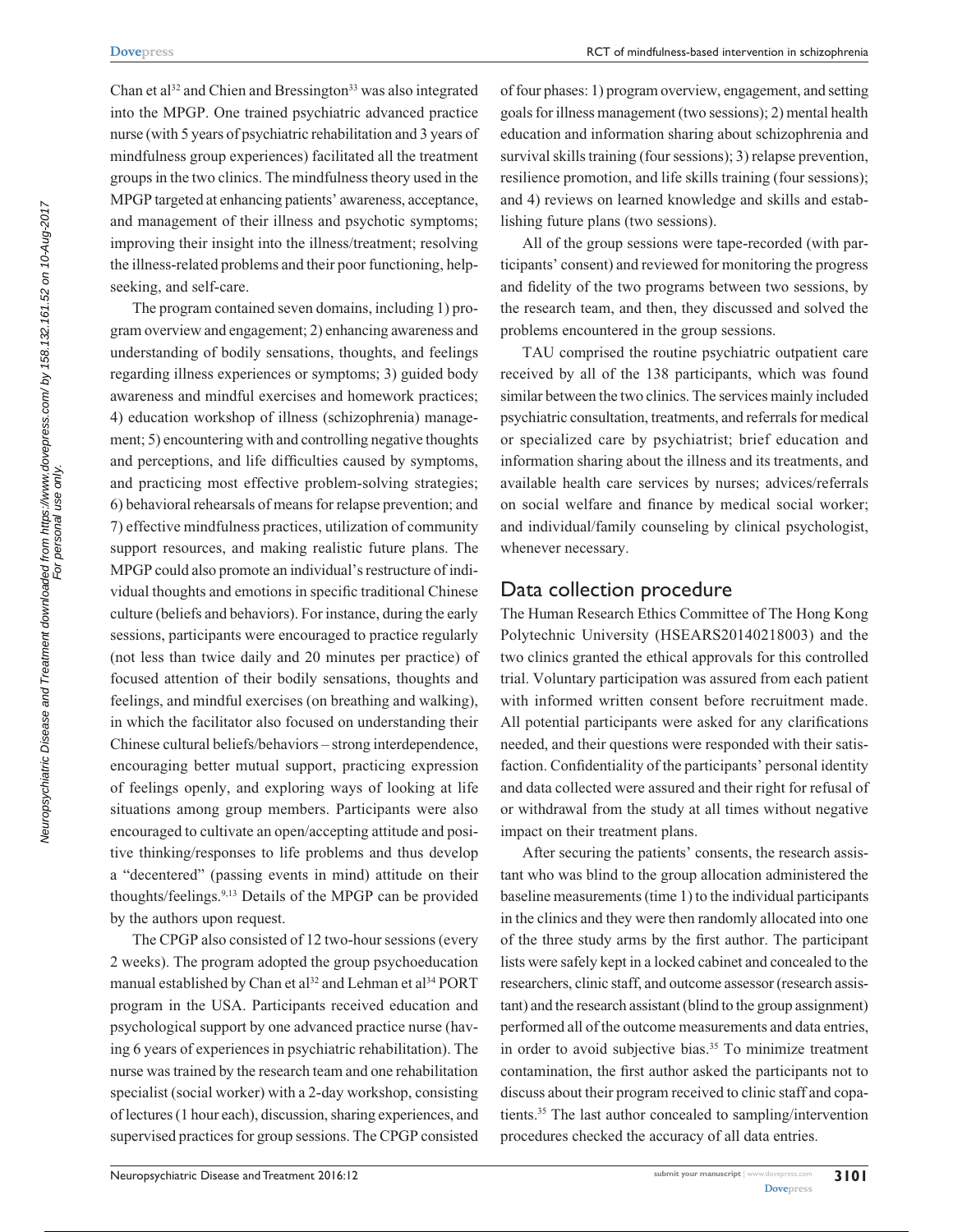**[Dovepress](www.dovepress.com)**

After that, all participants undertook the assigned 6-month intervention, and during the outpatient clinic follow-up, the research assistant conducted the outcome measurements (two post-tests): 1-week (time 2) and 6-month (time 3) postintervention. The frequency and length of psychiatric readmissions, and the total patients (per group) hospitalized in the past 6 months, were examined from the patient records system of the clinics. Types and dosages of psychotropic drugs were also recorded; and facilitating the comparison of the dosages of antipsychotics between groups and/or across studies, the dosages were converted into their haloperidol equivalents.36 While no psychoeducation or mindfulness intervention was found within TAU, the participants reported any structured psychological interventions received during the intervention and follow-up period.

The manuals of both the MPGP and CPGP were validated by an expert panel (two psychiatrists, four specialists in psychiatric rehabilitation from allied health professions such as mental health nurse, occupational therapist, and clinical psychologist, and two volunteer peer mentors or ex-patients). The panel assessed the clarity and appropriateness on the topics, case examples, and practices of each manual independently. Most of the topics in these manuals were rated "very satisfactory" or "excellent" on both the clarity (90%–98%) and appropriateness (91%–96%). Only a few items were reworded on their ways/styles of expression, format, and/or terminology. Intervention fidelity was assessed with a checklist to assess adherence to the topics and instructions, as recommended by the National Institute of Health Behaviour Change Consortium.<sup>37</sup> The research team rated on the group facilitator's adherence to the manual items by viewing each tape-record against the checklist.

## Sample size calculation

Sample size estimation was made with reference to a few clinical trials of psychoeducation or mindfulness-based programs for people with psychotic disorders.8,10,17,24 The effect sizes of patient functioning and rehospitalization rates were between 0.48 and 0.86 in comparison to usual care only over a 6-month follow-up. In addition, one pilot three-arm controlled trial of mindfulness intervention for Chinese people with schizophrenia indicated that the effect sizes of level of functioning and length of readmissions at post-test (1 week following intervention) were 0.60 and 0.50, respectively.30 As the result, a total of 138 patients (n=46 per group) were required to detect any statistical differences on patient functioning and length/number of rehospitalizations between three study groups at moderate effect sizes of 0.50, power of 0.80 (two-sided,  $P \le 0.05$ ), as well as a potential attrition rate of 20%.10,24,30

## Data analysis

According to the principles of ITT, SPSS (IBM) for Windows, version 22, was used to insert, check, and analyze the data of patients' demographic and clinical characteristics and outcome variables. Homogeneity of study groups was examined by comparing the participants' characteristics and baseline outcome scores between three groups and settings (two clinics or cities) using one-way analysis of variance (ANOVA) or chi-square tests (for dichotomous data). Any of these variables found significant different between groups would be treated as covariant(s) in the analyses of the treatment effects. However, there were not any significant correlation found on any of the characteristics and baseline data between groups or settings. Recognizing minimal violations of principles of multivariate model of analysis such as multivariate normality and equality of variance–covariance, the interaction (Group  $\times$  Time) treatment effects were examined using the mixed-model multivariate or multivariate analyses of variance (MANOVA) test.<sup>19</sup> With significant results obtained in the MANOVA test, repeated-measures ANOVA test was then used to compare the patient outcomes (SLOF, rehospitalizations, QPR, ITAQ, and PANSS) and dosage of antipsychotic medication between groups across time (measurements). If these between-group comparisons were found significant, contrast tests (such as Helmert's contrasts) were performed to examine any significant mean score difference (MD) (between-group) on individual outcomes (if found statistically significant in ANOVA test).<sup>19,38</sup> Subgroup differences of the MPGP between two clinics, two cities, and those with low ( $\leq 6$  sessions) and high ( $\geq 6$  sessions) attendance on the above outcomes showing significant results were also found, using ANOVA tests. Total number of patients rehospitalized over 6 months was compared between groups across measurements, using Kruskal–Wallis *H* test (if found significant, then analyzed by Mann–Whitney *U* test). The mean total scores of the FFMQ in the MPGP participants were compared between two post-tests. The level of statistical significance was set at 0.05.

## **Results**

# Characteristics of study participants

There were 131 of the 138 participants (95%) who completed the interventions assigned (ie, failed to complete at least 5 sessions) and at least 1 post-test, and thus their data were included in final data analyses. Two in the MPGP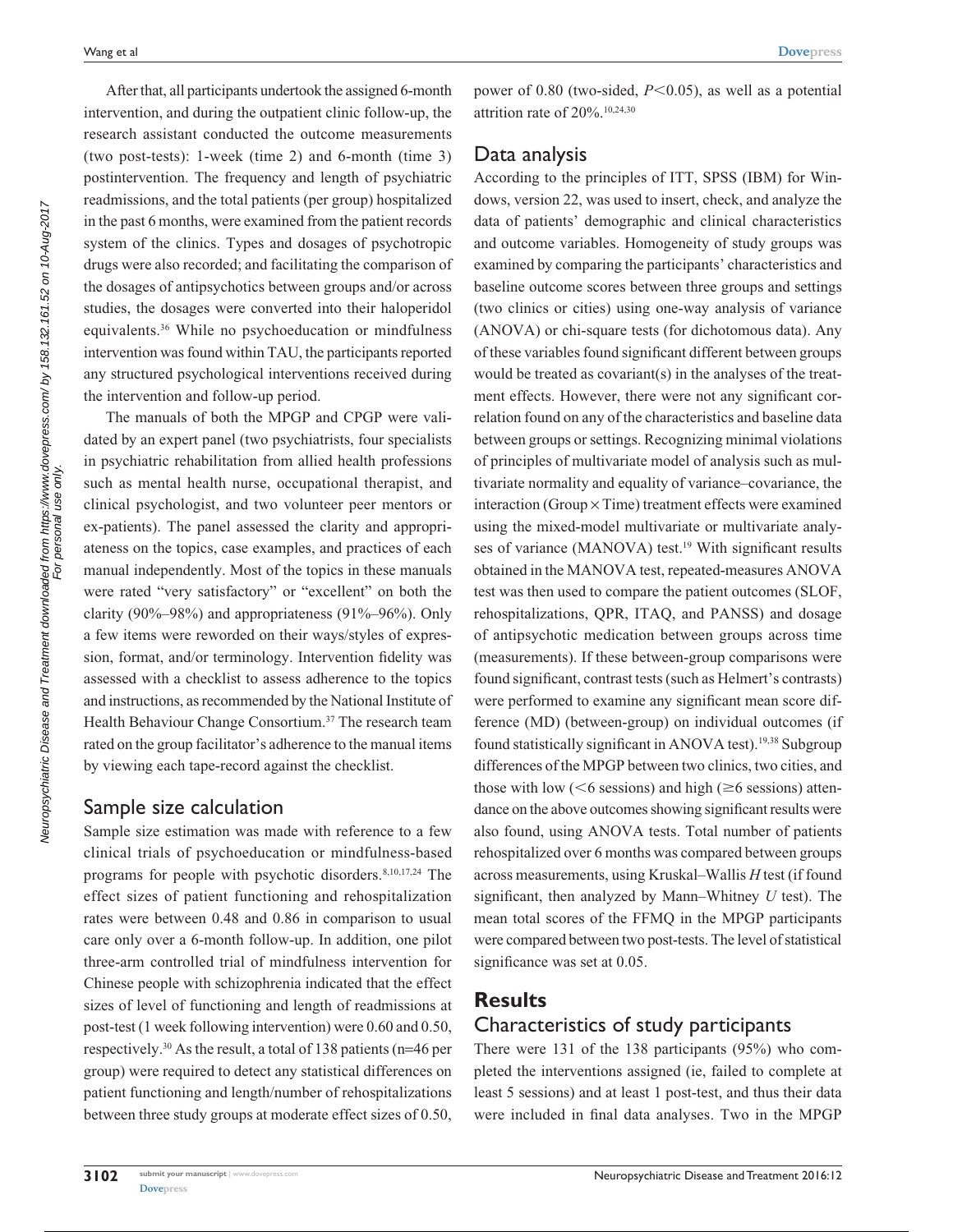and CPGP alone and three in the TAU only were unable to contact at 1 week after the interventions (time 2), and two to four participants in the three study groups declined the follow-up (time 3) or withdrew from the study. Only those participants who could not complete both post-tests (times 2 and 3) were not counted in the analysis of treatment effects (Figure 1). Reasons for withdrawal from participation and incompletion of the interventions were similar, including time inconvenience for attending the intervention (n=4), lack of interest to continue their study participation (n=4), and very poor mental condition (n=2). Intervention fidelities for the MPGP and CPGP were very promising, ranging from 88.5% to 94.3% (average percentage of agreement =92.0%) and from 89.5% to 96.0% (average agreement  $=93.5\%$ ) in adherence to the intervention protocols, respectively.

The participants' sociodemographic and clinical characteristics (n=46 per study group) are summarized (Table 1). Their mean ages were 23.8–25.0 years (standard deviation [SD]  $=6.3-7.0$ , ranging from 18 to 39 years. Over 82% received oral antipsychotic medications with low/medium dosage (haloperidol equivalents ranged 3.0–8.5 mg/day).<sup>36</sup> About 50% were taking second-generation or blended mode (both first- and second-generation) of antipsychotic medications. There were no significant differences found on all of the characteristics between the three study groups (whereas *P*=0.18–0.38) as shown in Table 1, as well as between two clinics under study  $(P>0.14)$ . In addition, there were no correlations between these characteristics and the baseline outcome scores (Spearman's  $r_{p}$ <0.11), indicating minimal covariate effect to the outcome variables.

#### Treatment effects

Mean (and SD) values of baseline outcome scores and two post-tests for the participants are presented in Table 2. There were no significant differences on the baseline mean scores of all study outcomes between the three groups (*P*=0.20–0.31). There were only eight sets of missing data (mainly on SLOF, QPR, and ITAQ) found on the outcomes of two to four participants in the three groups at time 2 or 3, and these created very minimal differences in the results of the outcome analyses when tested by different missing data management strategies. Hence, these missing data were filled up by bringing forward individual participants' previous data in the final data analysis.38

There were no violations of the assumptions for multivariate analysis of outcome variables (eg, nonsignificant homogeneity of variance–covariance matrices with Box's test at  $P=0.18$  and equality of variances with Levene's

Equality of Error Variances test at *P*=0.20) between groups and low correlations between these outcomes (*r*=0.10–0.28). Mixed-model MANOVA test was performed, resulting in a significant interactive (Group  $\times$  Time) treatment effect on the six outcomes (SLOF, number, and length of rehospitalizations, PANSS, ITAQ, and QPR) between groups  $(F[6, 130] = 7.02, P=0.001, \text{ Wilks'} \lambda = 0.85; \text{ partial } \eta^2 = 0.54$ , with a large effect size.<sup>38</sup> When between-group effects for individual outcome variables were assessed independently (*F* values in Table 2), the MPGP showed significant greater improvements on four study outcomes, including patients' functioning (*F*[2,129]=6.98, *P*=0.0009) and its subscales ( $P=0.003-0.0007$ ); psychotic symptom severity  $(F[2,129] = 6.20, P=0.003)$  and both positive and negative symptom subscales ( $P=0.001$  and 0.005, respectively), progress on recovery (*F*[2,129]=5.83, *P*=0.005), and insight into their illness/treatment (*F*[2,129]=5.10, *P*=0.01), than the CPGP and/or TAU alone.

The MDs of the above four outcomes in contrast tests indicated significant differences between groups as follows:

- Level of functioning (SLOF) in the MPGP significantly better improved at times 2–3 (MD =16.8 and 30.6, *P*=0.008 and 0.0009, respectively) in comparison to TAU alone, whereas the MPGP also indicated greater improvements in their functioning at the post-tests than the CPGP (*P*=0.02 and 0.006). In addition, the CPGP indicated greater functional improvements at times 3 and 4 (MD =7.9 and 11.4, *P*=0.05 and 0.01) than the TAU alone.
- Psychotic symptoms (PANSS score) in the MPGP significantly reduced at time 2–3 (MD =8.5 and 18.5, *P*=0.01 and 0.003, respectively), whereas the TAU alone indicated consistent increase in symptom severity across time (from  $M = 88.1 \pm 9.0$  at baseline,  $M = 90.2 \pm 10.1$  at time 1 to M =97.8±10.8 at time 2). The MPGP also indicated significant greater reduction of psychotic symptoms than the CPGP at time 3 (M = 70.0 $\pm$ 10.0 vs M = 84.1 $\pm$ 9.5).
- Progress of recovery from the illness (QPR score) in the MPGP participants significantly better improved at times 2 and 3 (MD =3.4 and 8.3, *P*=0.01 and 0.0008, respectively) than the TAU-alone group, whereas the CPGP participants indicated significantly better recovery condition than the TAU alone group at time 3  $(MD = 2.5, P = 0.04)$ . In addition, the MPGP showed significantly better recovery condition than the CPGP at time 3 (*P*=0.001).
- Insight into illness/treatment (ITAQ score) of the MPGP significantly greater improved at time 3 (MD =5.4, *P*=0.001) than both the CPGP and TAU alone, whereas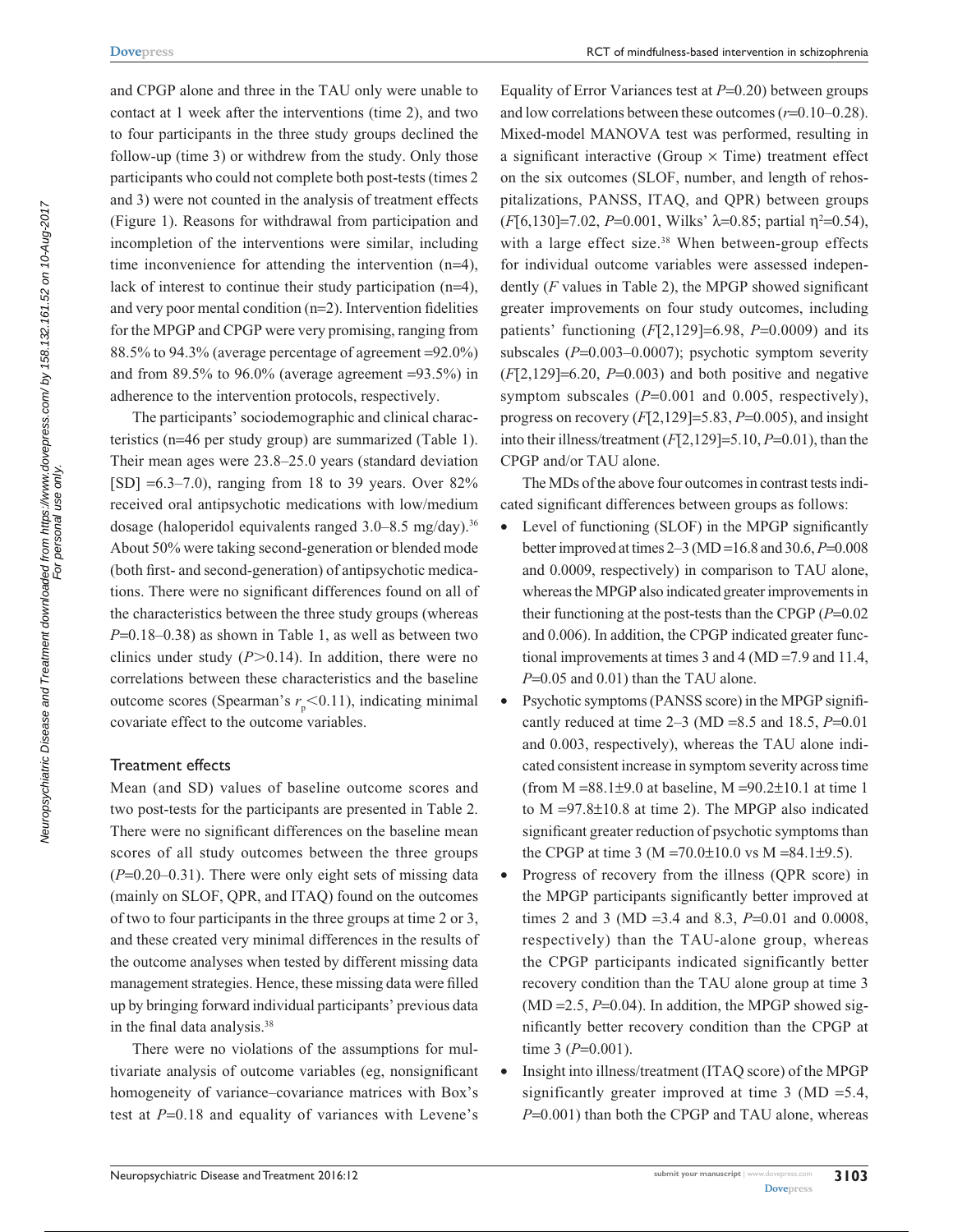#### Table 1 Characteristics of MPGP, CPGP, and TAU participants (N=138)

| <b>Characteristics</b>                         | MPGP (n=46), f (%)     | CPGP ( $n=46$ ), $f$ (%)                                                          | TAU ( $n=46$ ), $f$ (%) | Chi-square or                  | P-value |
|------------------------------------------------|------------------------|-----------------------------------------------------------------------------------|-------------------------|--------------------------------|---------|
|                                                | or $M \pm SD$          | or $M \pm SD$                                                                     | or $M \pm SD$           | <b>ANOVA</b> test <sup>a</sup> |         |
| Gender                                         |                        |                                                                                   |                         | $\chi^2 = 1.04$                | 0.38    |
| Male                                           | 24(52.1)               | 23(50.0)                                                                          | 25(54.3)                |                                |         |
| Female                                         | 22 (47.8)              | 23(50.0)                                                                          | 21(45.7)                |                                |         |
| Age (years)                                    | $23.8 \pm 6.8$         | $24.1 \pm 6.3$ ,                                                                  | $25.0 \pm 7.0$ ,        | $F=1.13$                       | 0.30    |
|                                                | $CI = 16.9 - 30.3$     | $CI = 17.6 - 30.6$                                                                | $CI = 17.8 - 31.9$      |                                |         |
| $18 - 25$                                      | 18(39.1)               | 15(32.6)                                                                          | 18(39.1)                |                                |         |
| $26 - 30$                                      | 15(32.6)               | 18(29.1)                                                                          | 16(34.8)                |                                |         |
| $31 - 35$                                      | 10(21.7)               | 9(19.6)                                                                           | 9(19.6)                 |                                |         |
| >35                                            | 3(6.5)                 | 4(8.7)                                                                            | 3(6.5)                  |                                |         |
| <b>Education level</b>                         |                        |                                                                                   |                         | $\chi^2 = 1.31$                | 0.33    |
| Primary school or below                        | 8(17.4)                | 7(15.2)                                                                           | 7(15.2)                 |                                |         |
| Secondary school                               | 30(65.2)               | 30 (65.2)                                                                         | 29(63.0)                |                                |         |
| University or above                            | 8(17.4)                | 9(19.6)                                                                           | 10(21.8)                |                                |         |
| <b>Primary diagnosis</b>                       |                        |                                                                                   |                         | $\chi^2$ =1.25                 | 0.28    |
| Schizophrenia                                  | 20(43.5)               | 19(41.3)                                                                          | 19(41.3)                |                                |         |
| Schizophreniform disorder                      | 12(26.1)               | 13(28.3)                                                                          | 12(26.1)                |                                |         |
| Schizoaffective disorder                       | 10(21.7)               | 10(21.7)                                                                          | 9(19.6)                 |                                |         |
| Other psychotic disorders                      | 4(8.7)                 | 4(8.7)                                                                            | 6(13.0)                 |                                |         |
| Monthly household income (HKD) <sup>b</sup>    | $15,081 \pm 4,013,$    | $16,712 \pm 4,702,$                                                               | $17,005 \pm 3,981$ ,    | $F=1.40$                       | 0.25    |
|                                                | $CI = 11,523 - 19,205$ | $Cl=11,601-20,520$                                                                | $Cl = 13,257 - 20,995$  |                                |         |
| 10,000 or below                                | 7(15.2)                | 7(15.2)                                                                           | 6(13.0)                 |                                |         |
| $10,001 - 20,000$                              | 17(37.0)               | 16(34.8)                                                                          | 16(34.8)                |                                |         |
| 20,001-30,000                                  | 18(39.1)               | 20(43.5)                                                                          | 20(43.5)                |                                |         |
| $>$ 30,000                                     | 4(8.7)                 | 3(6.5)                                                                            | 4(8.7)                  |                                |         |
| Duration of illness (years)                    |                        | 2.0±1.0, range: 0.2-3.0, 2.1±0.9, range: 0.4-3.0, 2.0±0.9, range: 0.5-2.9, F=1.45 |                         |                                | 0.24    |
|                                                | $CI = 0.9 - 3.0$       | $Cl=1.2-3.1$                                                                      | $Cl=1.1-3.0$            |                                |         |
| <                                              | 14(30.4)               | 13(28.3)                                                                          | 13(28.3)                |                                |         |
| $I-2$                                          | 14(30.4)               | 15(32.6)                                                                          | 15(32.6)                |                                |         |
| $2 - 3$                                        | 10(21.8)               | 10(21.8)                                                                          | 11(23.9)                |                                |         |
| $3 - 5$                                        | 8(17.4)                | 8(17.4)                                                                           | 7(15.2)                 |                                |         |
| Number of family members living with           |                        |                                                                                   |                         | $\chi^2 = 1.65$                | 0.23    |
| patient                                        |                        |                                                                                   |                         |                                |         |
| None                                           | 10(21.7)               | 9(19.6)                                                                           | 9(19.6)                 |                                |         |
| $I - 2$                                        | 29(63.1)               | 28 (60.9)                                                                         | 30(65.2)                |                                |         |
| $3 - 4$                                        | 7(15.2)                | 9(19.6)                                                                           | 7(15.2)                 |                                |         |
| <b>Type of medication</b>                      |                        |                                                                                   |                         | $\chi^2 = 1.23$                | 0.28    |
| Conventional antipsychotics (eg, haloperidol)  | 16(34.8)               | 15(32.6)                                                                          | 17(37.0)                |                                |         |
| Atypical antipsychotics (eg, risperidone)      | 18(39.1)               | 18(39.1)                                                                          | 17(37.0)                |                                |         |
| Antidepressants (eg, fluoxetine)               | 7(15.2)                | 6(13.1)                                                                           | 7(15.2)                 |                                |         |
| Blended mode <sup>c</sup>                      | 5(10.9)                | 7(15.2)                                                                           | 5(10.9)                 |                                |         |
| Use of psychiatric services                    |                        |                                                                                   |                         | $\chi^2 = 1.82$                | 0.20    |
| Medical consultation and treatment planning    | 43 (93.5)              | 46 (100.0)                                                                        | 44 (95.7)               |                                |         |
| Nursing advice on services and brief education | 40 (87.0)              | 39 (84.8)                                                                         | 40 (87.0)               |                                |         |
| Social welfare and financial advices           | 38 (82.6)              | 37 (80.4)                                                                         | 36 (78.3)               |                                |         |
| Individual/family counseling                   | 20 (43.5)              | 18(39.1)                                                                          | 15(32.6)                |                                |         |
| Dosage of medication <sup>d</sup>              |                        |                                                                                   |                         | $\chi^2 = 1.98$                | 0.18    |
| High                                           | 10(21.7)               | 10(21.7)                                                                          | 11(23.9)                |                                |         |
| Medium                                         | 20(43.5)               | 19(41.3)                                                                          | 20(43.5)                |                                |         |
| Low                                            | 16(34.8)               | 17(37.0)                                                                          | 15(32.6)                |                                |         |

Notes: <sup>3</sup>ANOVA test (*F*-test, *df*=136) was used to compare the participants' sociodemographic variables in interval or continuous level of measurement between three study groups; otherwise, chi-square tests were used. <sup>ь</sup>US\$1=HKD 7.80. Patients were taking more than one type of psychotropic medication such as the use of either conventional and atypical antipsychotic or atypical antipsychotic together with one antidepressant. <sup>d</sup>Dosage levels of psychotropic/antipsychotic medications were compared with the average dosage of medication taken by the patients in haloperidol-equivalent mean values.<sup>36</sup>

**Abbreviations:** ANOVA, analysis of variance; CI, 95% confidence interval; CPGP, conventional psychoeducation group program; f, frequency; M, mean; MPGP, mindfulnessbased psychoeducation group program; SD, standard deviation; TAU, treatment-as-usual or usual psychiatric outpatient care.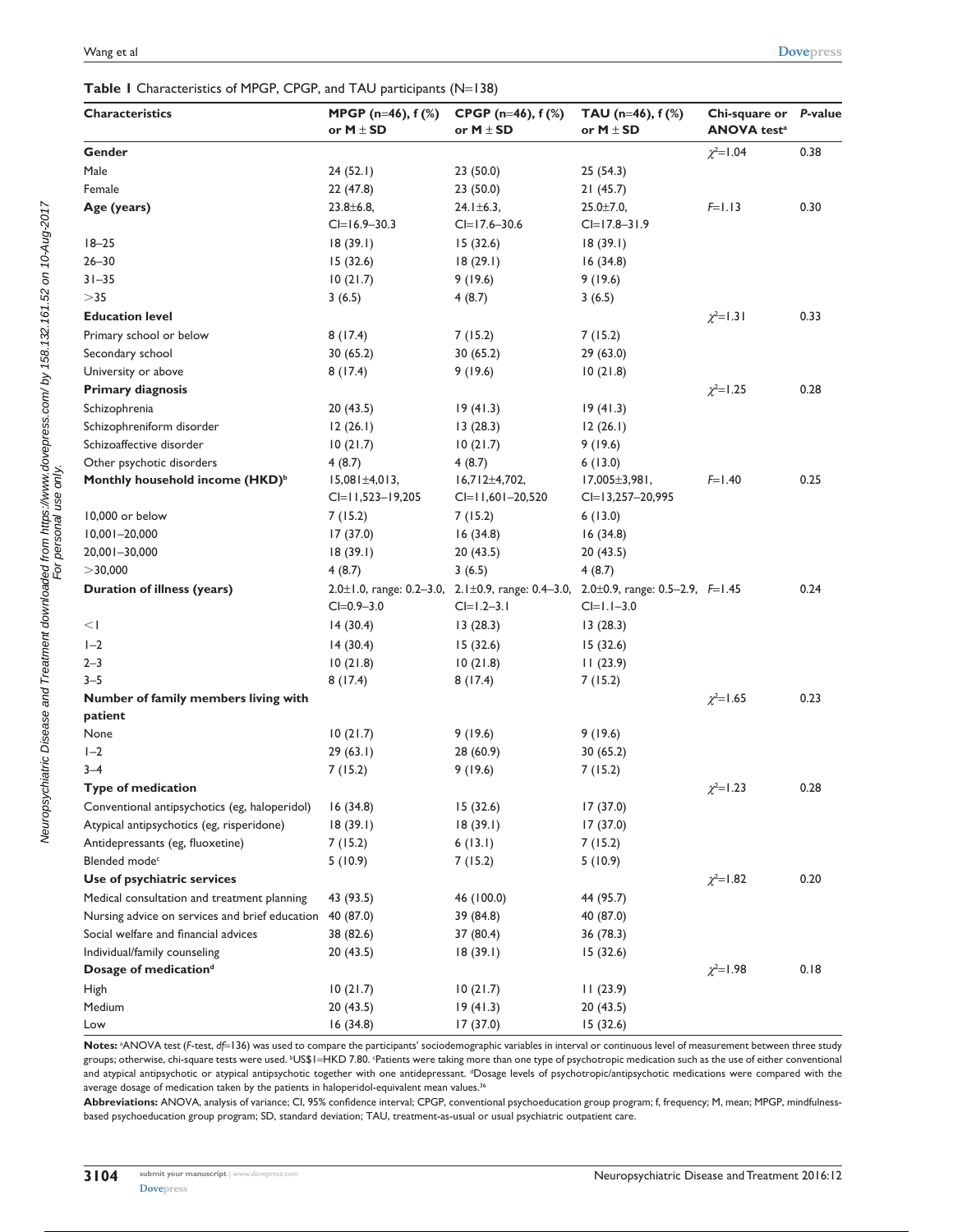| Instrument                      | MPGP (n=44)                    |                                  |                                   | $CPGP(n=44)$                   |                                       |                                | $TAU(n=43)$                    |                                |                                                | F(2, 129) |
|---------------------------------|--------------------------------|----------------------------------|-----------------------------------|--------------------------------|---------------------------------------|--------------------------------|--------------------------------|--------------------------------|------------------------------------------------|-----------|
|                                 | Ñ ± SDª<br>Time I,             | $M \pm SD^a$<br>Time 2,          | N ± SDª<br>Time 3,                | $M \pm SD^a$<br>Time I,        | $M \pm SD^a$<br>Time 2,               | $M \pm SD^a$<br>Time 3,        | Time I,<br>N ± SDª             | Ñ ± SDª<br>Time 2,             | N ± SDª<br>Time 3,                             |           |
| $SLOF (43-215)^{b}$             | $145.2 \pm 16.0$               | $62.0 \pm 13.8$                  | $175.8 \pm 13.0$                  | $42.9 \pm 15.0$                | 49.0±11.1                             | $53.5 \pm 12.1$                | $49.8 \pm 16.5$ ,              | $42.4 \pm 15.1$ ,              | $36.0 \pm 18.0$                                | 6.98***   |
| Self-maintenance                | $(127.5 - 160.4)$<br>42.3±5.0, | $(147.5 - 174.1)$<br>47.0 ± 6.8, | $(162.0 - 190.1)$<br>$51.0 + 8.9$ | $(127.0 - 158.5)$<br>41.0±8.1, | $(138.2 - 161.5)$<br>$43.3 \pm 8.8$ , | $(141.2 - 166.0)$<br>44.9±8.9, | $(132.1 - 167.0)$<br>44.2±7.2, | $(128.0 - 158.1)$<br>41.8±9.9, | $(127.6 - 154.8)$<br>$40.1 + 9.8$              | 5.63**    |
|                                 | $(37.0 - 47.5)$                | $(40.1 - 53.6)$                  | $(42.5 - 60.0)$                   | $(33.2 - 49.5)$                | $(45.3 - 52.2)$                       | $(36.3 - 53.6)$                | $(37.1 - 51.5)$                | $(32.0 - 51.0)$                | $(31.0 - 49.8)$                                |           |
| Social functioning              | 46.8±5.8,                      | 53.6±8.1,                        | $54.8 + 9.0$                      | 46.9 ± 8.2,                    | $50.0 + 8.0$                          | $51.8 \pm 7.8$                 | 49.3±9.0,                      | 47.0 $\pm$ 8.1,                | 43.7±10.0,                                     | 4.98**    |
|                                 | $(40.9 - 52.9)$                | $(45.0 - 61.2)$                  | $(45.2 - 63.8)$                   | $(38.9 - 55.3)$                | $(42.0 - 57.9)$                       | $(43.1 - 59.2)$                | $(40.1 - 58.2)$                | $(39.5 - 55.3)$                | $(33.6 - 53.6)$                                |           |
| Community living skills         | 56.1±8.0,                      | $61.4 \pm 10.0$                  | $59.0 \pm 10.4$                   | 54.0 ±8.9,                     | 55.7±9.9,                             | 56.8±9.7,                      | $57.3 \pm 8.9$ ,               | 54.4±8.0,                      | 52.0±10.8,                                     | $7.10***$ |
|                                 | $(48.0 - 64.2)$                | $(1.4-71.4)$                     | $59.5 - 79.5$                     | $(47.5 - 63.0)$                | $(45.8 - 65.5)$                       | $(46.9 - 66.8)$                | $(48.8 - 67.3)$                | $(46.0 - 64.0)$                | $(42.3 - 62.9)$                                |           |
| Rehospitalizations              |                                |                                  |                                   |                                |                                       |                                |                                |                                |                                                |           |
| Average number <sup>-c</sup>    | $1.7 \pm 1.0$ ,                | $1.5 + 0.8$                      | $1.4 + 0.7$ ,                     | $1.6 \pm 1.0$ ,                | $1.5 \pm 1.2$                         | $1.7 \pm 1.5$ ,                | $1.6 \pm 1.0$                  | $1.8 \pm 1.0$                  | $1.9 \pm 1.2$ ,                                | 2.78      |
|                                 | $(0.7 - 2.8)$                  | $(0.7 - 2.3)$                    | $(0.7 - 2.1)$                     | $(0.6 - 2.7)$                  | $(0.4 - 2.8)$                         | $(0.3 - 3.3)$                  | $(0.6 - 2.7)$                  | $(0.8 - 2.9)$                  | $(0.7 - 3.2)$                                  |           |
| Duration <sup>d</sup>           | $17.5 + 4.6$                   | $15.4 \pm 8.2$                   | $14.4 \pm 8.9$ ,                  | $18.0 + 5.8$                   | $17.2 + 9.0$                          | $8.0 + 10.0$                   | $17.9 \pm 8.1$ ,               | $9.1 \pm 10.5$                 | $19.3 \pm 11.8$ ,                              | 3.53      |
|                                 | $(12.5 - 22.0)$                | $(7.4 - 23.5)$                   | $(15.9 - 24.0)$                   | $(13.1 - 23.8)$                | $(9.2 - 26.5)$                        | $(8.0 - 27.8)$                 | $(9.8 - 26.0)$                 | $(9.5 - 29.8)$                 | $(8.3 - 31.0)$                                 |           |
| Number of patients <sup>e</sup> | $[12]$                         | ඕ                                | 囨                                 | Ξ                              | $\overline{[9]}$                      | $[12]$                         | $[12]$                         | [14]                           | $\begin{bmatrix} 1 & 6 \\ 0 & 1 \end{bmatrix}$ | 7.02***   |
| hospitalized                    |                                |                                  |                                   |                                |                                       |                                |                                |                                |                                                |           |
| PANSS (30-210)                  | 88.5±15.8                      | 80.0±10.2,                       | $70.0 + 10.0$                     | 87.2±6.7,                      | 83.8±9.2                              | 34.1±9.5,                      | 38.1±9.0,                      | $90.2 \pm 10.1$ ,              | $97.8 \pm 0.8$                                 | $6.20***$ |
|                                 | $(72.5 - 94.5)$                | $(70.0 - 90.0)$                  | $(60.0 - 80.2)$                   | $(79.5 - 93.2)$                | $(74.0 - 93.0)$                       | $(75.8 - 94.2)$                | $(79.0 - 93.5)$                | $(80.0 - 100.5)$               | $(86.8 - 110.0)$                               |           |
| Positive symptoms               | $26.9 \pm 8.3$ ,               | $20.8 + 6.8$                     | $16.9 \pm 6.0$ ,                  | $26.3 \pm 7.0$                 | $23.8 + 7.0$ ,                        | 23.0±9.1,                      | $26.5 \pm 7.0$ ,               | $26.9 + 9.0$                   | 28.9±9.5,                                      | 6.6   **  |
|                                 | $(18.6 - 25.2)$                | $(13.4 - 27.4)$                  | $(11.0 - 22.8)$                   | $(19.6 - 33.5)$                | $(15.8 - 31.0)$                       | $(16.8 - 32.4)$                | $(19.6 - 33.6)$                | $(17.0 - 36.0)$                | $(19.2 - 38.4)$                                |           |
| Negative symptoms               | $18.8 \pm 7.4$ ,               | $6.0 \pm 7.5$ ,                  | $14.8 + 5.2$                      | $18.0 + 7.3$ ,                 | $17.9 \pm 8.0$ ,                      | $8.8 + 8.9$                    | $8.1 \pm 8.1,$                 | $19.5 + 9.6$                   | $20.8 + 9.8$                                   | 5.06**    |
|                                 | $(20.2 - 36.0)$                | $(9.8 - 2.3.8)$                  | $(9.4 - 20.0)$                    | $(11.0 - 25.4)$                | $(9.8 - 26.0)$                        | $(9.8 - 27.5)$                 | $(10.0 - 26.6)$                | $(9.8 - 29.4)$                 | $(11.8 - 30.8)$                                |           |
| QPR (0-88)                      | 38.9±9.8,                      | $41.5 \pm 10.0$                  | $47.2 \pm 10.4$                   | $38.0 + 8.1$ ,                 | 38.2±5.2,                             | 40.5±7.2,                      | 37.5±6.5,                      | $35.2 \pm 6.8$                 | 34.0±6.3,                                      | 5.83**    |
|                                 | $(28.9 - 28.8)$                | $(31.4 - 42.0)$                  | $(36.8 - 57.6)$                   | $(39.8 - 36.4)$                | $(33.2 - 43.6)$                       | $(32.5 - 47.8)$                | $(31.8 - 44.0)$                | $(29.0 - 42.2)$                | $(28.0 - 40.6)$                                |           |
| <b>ITAQ (0-22)</b>              | $0.1 + 4.2$ ,                  | $2.5 + 6.0$                      | $5.5 \pm 8.1$ ,                   | $1.9 + 4.3$                    | $2.2 + 5.0$                           | $2.8 + 4.8$                    | $2.9 + 4.0$                    | $2.0 + 3.3$                    | $1.4 + 4.9$                                    | $5.10*$   |
|                                 | $(6.0 - 14.6)$                 | $(6.4 - 18.8)$                   | $(7.2 - 23.8)$                    | $(7.0 - 16.2)$                 | $(7.2 - 17.4)$                        | $(7.8 - 17.4)$                 | $(0.71 - 8.8)$                 | $(9.0 - 15.4)$                 | $(6.5 - 16.4)$                                 |           |
| FFMQ (5-25)                     |                                | $3.8 + 3.9$ <sup>a</sup> ,       | $17.5 + 5.1$ ,                    |                                |                                       |                                |                                |                                |                                                | 7.126**   |
|                                 |                                | $(9.8 - 17.6)$                   | $12.8 - 22.8$                     |                                |                                       |                                |                                |                                |                                                |           |

Neuropsychiatric Disease and Treatment downloaded from https://www.dovepress.com/ by 158.132.161.52 on 10-Aug-2017 For personal use only.

Neuropsychiatric Disease and Treatment downloaded from https://www.dovepress.com/ by 158.132.161.52 on 10-Aug-2017<br>For personal use only

Attitudes Questionnaire; M, mean; MPGP, mindfulness-based psychoeducation group

differences on the mean scores of mindfulness practice performance in the MPGP between time 2 and time 3. \**P*,0.01, \*\**P*,0.005; \*\*\**P*,0.001. **Abbreviations:** CPGP, conventional psychoeducation group program; FFMQ, Five Facet Mindfulness Questionnaire; ITAQ, Insight and Treatment program; PANSS, Positive and Negative Syndrome Scale; QPR, Questionnaire for the Process of Recovery; SD, standard deviation; SLOF, Specific Level of Functioning Scale; TAU, treatment-as-usual.

differences on the mean scores of mindfulness practice performance in the MPGP between time 2 and time 3. \*P-0.01, \*\*P-0.005, \*\*\*P-C.0.001.<br>**Abbreviations:** CPGP, conventional psychoeducation group program; FFMQ, Five Face

**[Dovepress](www.dovepress.com)**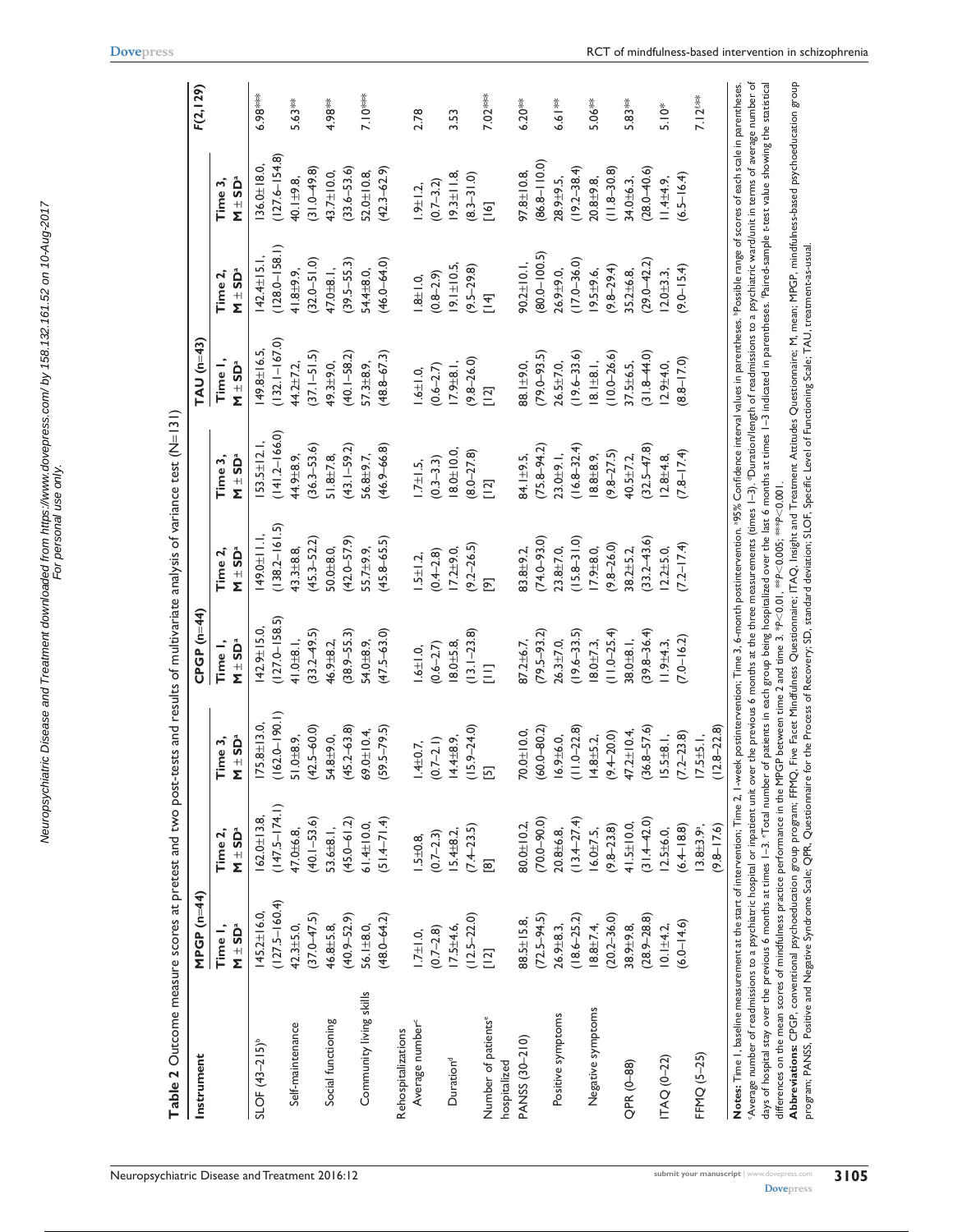the CPGP and TAU alone group indicated very mild changes in their insight scores.

Furthermore, the MPGP had significantly less patients being rehospitalized into psychiatric units over the past 6 months than both the CPGP and TAU alone at time 3 (Kruskal–Wallis test value =8.41, *P*=0.005, 5 [11%] vs 12 [27%] for CPGP vs 16 [37%] for TAU alone). The significant outcomes mentioned above (SLOF, PANSS, QPR, and ITAQ) did not show any significant differences between the two clinics  $(P=0.15-0.26)$  and between the MPGP with low ( $<6$  sessions) and high ( $\geq 6$  sessions) attendance (*P*=0.10–0.20), using repeated-measures ANOVA tests. As shown in Table 2, the mindfulness performance (FFMQ score) in the MPGP significantly improved from time 1 to time 2 (paired  $t=7.12$ ,  $P=0.003$ ). However, there were no significant differences on the dosages and types of antipsychotic medications and psychosocial interventions used (eg, family/individual psychotherapy and medication management) between groups over follow-up  $(P>0.25)$ .

## **Discussion**

This randomized controlled trial was one of the few conducted to test the effects of a MPGP for people with schizophrenia spectrum disorders and its comparative effectiveness with a common and well-accepted psychoeducation group program. The MPGP for these Chinese patients demonstrated more superior and wider variety of positive results than the CPGP, as well as the usual psychiatric care alone. It is highly encouraging and important to find out that the MPGP can produce significantly greater improvements in different aspects of patient functioning (including self-maintenance, social interactions, and living skills), both positive and negative (psychotic) symptoms, and insight into their illness and treatments over the 6-month follow-up, with moderate large effect sizes. The MPGP can also enhance these patients' progress of recovery (eg, accepting responsibilities and tasks to rebuild one's life and ability to engage in self-reflection on the ways that recovery is influenced by one's interpersonal relationships).26

Despite that the MPGP could not demonstrate its effect on reducing readmissions significantly, the average number and duration of rehospitalizations among the MPGP participants progressively decreased over the follow-up period, whereas the other two study groups had slightly changes or increases in these rehospitalization rates across time. In consonance with these positive results, the MPGP participants could continuously and significantly improve their mindfulness performance (FFMQ scores) from postintervention to the 6-month follow-up. These findings may fill in the knowledge gap suggested by recent systematic reviews that the CPGPs might show significant short- to medium-term effects in mainly symptom control or improving mental state and relapse prevention in schizophrenia and its spectrum disorders.<sup>2,8,39</sup>

It is important to note that the MPGP in this study can also exert moderately large effects on negative symptoms, which has rarely been found in most of the current psychiatric treatments or psychosocial interventions in schizophrenia.40 As recommended by Coelho et al, $11$  the therapeutic components of mindfulness (or meditation), including selfawareness, self-empowering, acceptance, and compassion, are integrated into the mindfulness-based intervention to enhance one's motivation to self-regulate or manage their illness, symptoms, and related behaviors, thus being likely to mediate the other patient outcomes. However, the therapeutic mechanisms of mindfulness training to improve the control of psychotic symptoms in schizophrenia are still unknown, thus needing to be explored in future research.

Importantly, the findings can support the benefits of the MPGP in improving patients' psychosocial functioning and inducing their insight into the illness (schizophrenia). In line with the goal of psychiatric treatment and rehabilitation, it is very crucial for psychotic patients to be integrated successfully into their community and living independently there.<sup>5,41</sup> In addition, psychotic patients can have better adherence to their treatment regimen and more able to perform self-care and management of the illness if their insight into the illness has been enhanced.<sup>42</sup> Indeed, most of the current psychoeducation or psychosocial interventions have not yet been insight-oriented and thus unable to have significant impact on inducing patients' insight into their illness similar to this MPGP. These findings provide support for combined effects of mindfulness training and psychoeducation in facilitating patients with schizophrenia to be recovered (ie, having symptom alleviation and improvement of functioning, thus achieving fullest capacity and independence of living) at the earliest possible in the community-based rehabilitation.<sup>10</sup>

Previous controlled trials that indicated significant effects5,43,44 were mainly designed with quasi-experimental and feasibility or pilot testing, using small-sized samples with more chronic or longer duration of illness and/or comorbidities of other mental illnesses. Those trials were conducted in a single study site and adopted combined approaches to cognitive therapy (eg, meta-cognitive therapy, attention training technique, cognitive-behavioral or acceptance and commitment therapy); they reported higher attritions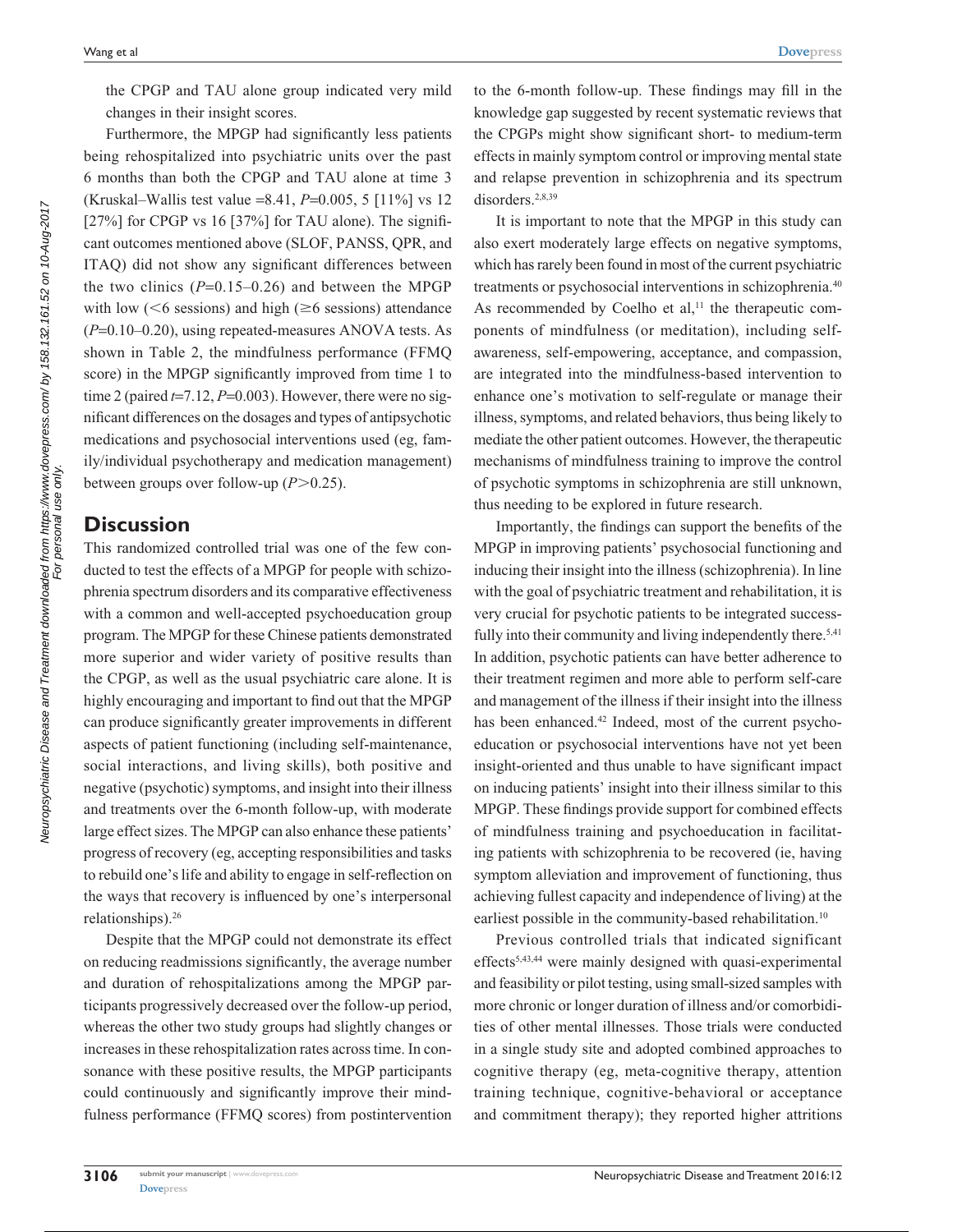$(25\% - 50\%)$  and noncompletion rates  $(30\% - 50\%)$  and used a few narrowly focused patient outcomes (mainly symptom severity and level of mindfulness). This study can provide higher quality of evidence about the effects of mindfulnessbased intervention by using randomized controlled trial design with adequate randomized sample (study power) in early stage of schizophrenia spectrum disorders, low attrition and noncompletion rates, and a wider variety of patient outcomes, when compared with a CPGP. Nevertheless, further multisite, randomized, controlled trials in more diverse patient populations with different comorbidities and a longerterm follow-up, with different structures (eg, individual versus group basis) of the intervention, and/or adopting other clinical outcomes (eg, service utilization and quality of life) are recommended.

In contrast to the common beliefs or cautions about the possible impacts of mindfulness training on exacerbation of psychotic symptoms during meditation practices or mindful exercises,<sup>5,13,40</sup> this clinical trial provides supporting evidence for the MPGP that can largely improve psychotic patients' mental and psychosocial health conditions and gain insight into the illness, thus reducing risk of their relapse. In this study, there was not any adverse event or reaction relating to the mindfulness-based intervention noted. A few core elements of mindfulness training and psychoeducation might constitute the therapeutic components of the MPGP, including "being aware and accepting/controlling thoughts, feelings and emotions", "coping and problem-solving ability", "self-empowerment and regulation", and "seeking help and support",4,8,10 which have not been examined or tested in this study. Therefore, further research is recommended to examine these potential therapeutic components individually or interactively and mechanism of actions of this psychosocial intervention (MPGP) used in this study.

The benefits of the MPGP to these psychotic patients can be started from responding to their symptoms in an intentional and acceptable manner through an improvement of their awareness, acceptance, and relationships with unwanted thoughts and emotions/feelings. Throughout the mindfulness practices, the intervention may help an individual develop cognitive changes (eg, higher acceptance and motivation in rehabilitation and management of the illness), gradually become more focused on the present, and finally relieved from the symptom-related distress.<sup>45</sup> Recently, there have also been suggestions that mindfulness-based interventions may function through top-down and/or bottom-up mechanisms of cognitive remediation.46 Top-down mechanism occurs in the development of interoceptive attention to visceral bodily

sensations, facilitating through daily mindful practices such as breathing monitoring. As the meditation practice deepens, interoceptive attention networks increase and alter information processing in the brain to enhance perceptual experience and, at the same time, promote reduced conceptual cortical activity.47 Bottom-up regulations have also been suggested as modulation of emotion-generative brain regions (limbic) without involving the frontal regions for cognitive regulation (eg, appraisal and suppression).46,48 Therefore, it is important to further examine in future research whether the patients who have undertaken the MPGP can experience such cognitive changes and reduce the distress relating to psychotic symptoms; hence, the results may inform the physiological benefits or a new cognitive remediation model for psychotic symptoms (eg, hallucinations and delusions), as suggested by Freeman et al.<sup>49</sup>

In addition, the MPGP participants in this study could demonstrate significantly higher improvements in most of the primary and secondary outcomes than the CPGP and TAU alone, over 6-month postintervention. Langer et al's<sup>43</sup> feasibility study of a mindfulness-based cognitive therapy for people with early psychosis also reported significant effects on their ability to respond mindfully to stressful internal events (eg, distressing thoughts and images) at the end of the intervention. However, the patients' symptom severity and unwillingness to come into or stay in contact with internal experience were not significantly improved. Its limitations on adherence to mindfulness training and practices, small sample size, and taking adequate care of patients' educational and resources needs were addressed in this study. Indeed, the MPGP can demonstrate more substantial and diverse therapeutic effects to those patients with early stage of schizophrenia (ie, within 5 years of the illness), in consistent with the findings of Moritz et al' $s<sup>44</sup>$ mindfulness intervention trial.

# Achieving better participation and completion rates

While the anticipated benefits were induced by the mindfulness-based practices with the 12 biweekly face-to-face training/education, those review and learning for self-practice sessions may motivate the participants to continue attending and complete the program. However, there can also be a few reasons to possibly explain about such low dropout and noncompletion rates. First, the patients in the early stage of the illness who agreed to participate in the interventions (and study) could be highly motivated to improve their illness condition and much involved in their community rehabilitation or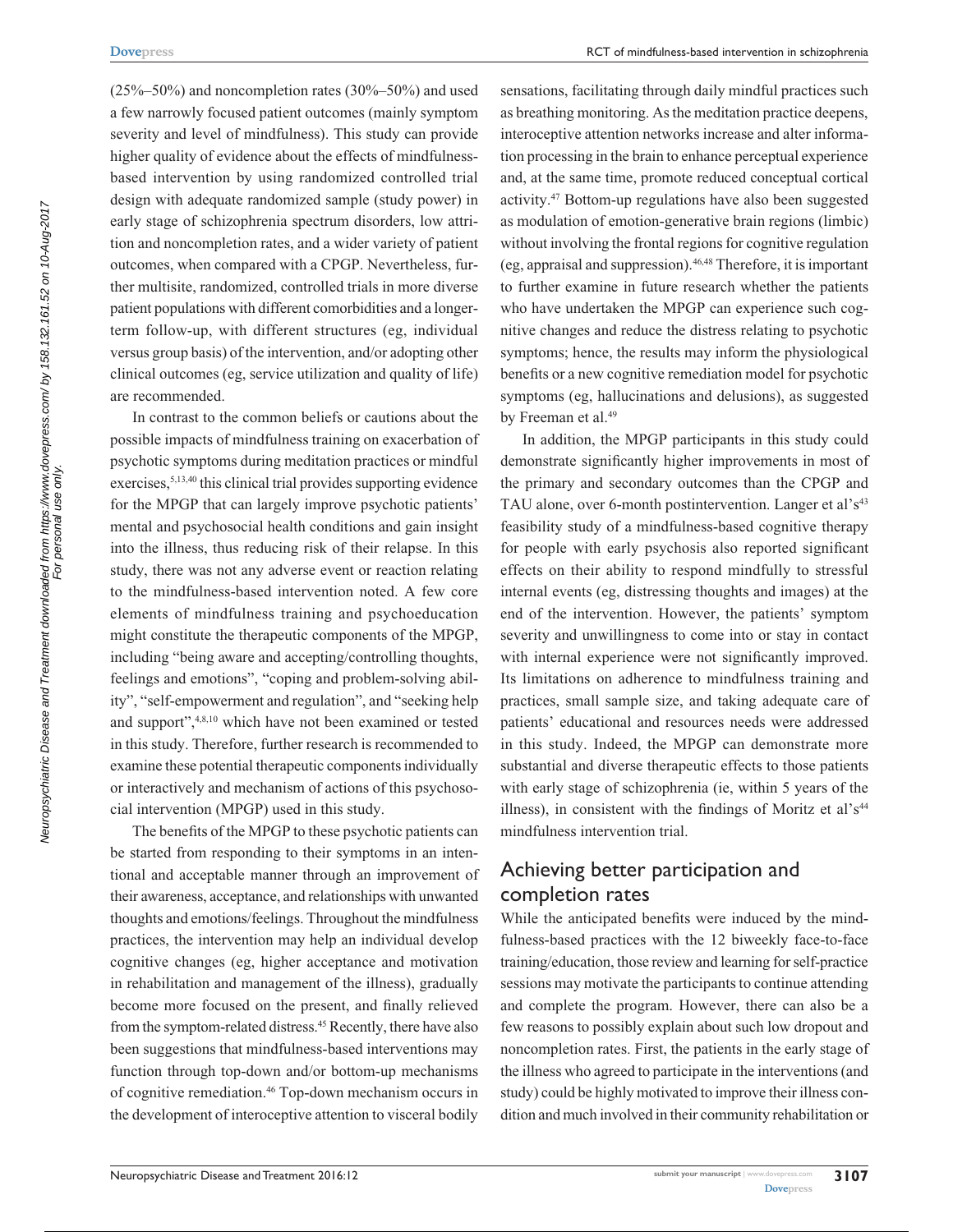any interventions potentially beneficial to the illness. Second, the conditions such as patients being young, highly educated, and having family support and a satisfactory financial situation, together with a culture of respect and trust for professionals such as clinical managers and therapists,<sup>33</sup> prevailed among Chinese/Asian populations. Last, there might be very few structured psychosocial or mindfulness-based education programs/services available for, or accessible to, Chinese patients with early schizophrenia or psychosis.<sup>2,17,33</sup>

## Limitations and implications

Although this randomized controlled trial has strong internal validity using a random sample from two outpatient clinics in Hong Kong and very satisfactory treatment fidelity, a few main limitations should be noted. First, the participants who had mainly a short duration of illness and were volunteers to participate were very likely to adhere to and complete the intervention and be motivated to get improved in their health outcomes. In addition, all of them were not blind to the intervention allocation, which could produce an expectation or desirable response bias.

Second, the sample consisted of patients with a higher education level, low- to moderate levels of antipsychotic medication, and a better family support. Despite having randomized samples from two clinics, the characteristics of the participants were selective and thus might not be representative of the wider patient (schizophrenia) populations in Hong Kong. To increase the generalization of the findings to these patient populations, the sample could have included those with different chronicity and severity of schizophrenia, as well as those with different comorbidities of other mental disorders.<sup>2</sup> As mentioned in the above discussion, this selective sample might also contribute to higher levels of completion and lower dropout rates. Therefore, the findings of this study may not be fully generalizable to the Hong Kong/Chinese populations of schizophrenia spectrum disorders, and further research in this patient group with different sociodemographic, illness, and ethnic characteristics is, therefore, recommended.

Third, although the levels of performance in mindfulness practice (FFMQ score) in the MPGP participants have been monitored (ie, significantly enhanced from the postintervention to 6-month follow-up), their adherence and regularity of daily practices could be difficult to standardize/address as what may be achieved by applying a manual- or protocol-driven psychoeducation program.13 The extent of engagement and review on mindfulness practices with the therapists might contribute to much psychological and/or treatment effects in

these patients;<sup>29</sup> but these impacts have not been examined. In addition, the individual/combined benefits of multiple components of mindfulness and psychoeducation approaches in the MPGP are not known in this trial. To better understand the therapeutic effects of mindfulness-based intervention and its components, the relationships between patient outcomes and action mechanisms of the MPGP, as well as the potential moderators (eg, symptom severity and duration of and insight into illness) and mediators (eg, acceptance, psychological flexibility, and compassion) of outcomes, $<sup>11</sup>$  should also be</sup> investigated in future controlled trials.

Third, this controlled trial was planned by the research team and conducted by the extensively trained advanced practice psychiatric nurses, thus increasing risk of allegiance bias,<sup>50</sup> although the study outcomes were measured by an independent assessor. This might also reduce the applicability of the intervention to the usual psychiatric outpatient care that is likely to favor brief and user-friendly or even mobile/ online modes of interventions with simple training. Together with no concealment of intervention participation to clinic staff, the participants could have shared and discussed the study participation/intervention received with the staff and thus might inflate/overstate the treatment effects.<sup>20</sup>

Last, there were changes in the symptom severity but not the remission rates among the participants over 6 months of follow-up. The MPGP participants demonstrating statistically much reduced symptoms over the follow-up than the other study groups might not represent the full symptom remissions (ie, 4-month ratings of all PANSS items as score  $\leq$ 3).<sup>51</sup> Full remissions among the patients can better reveal their clinically significant and meaningful changes in psychiatric symptoms and thus illness condition or recovery.

# **Conclusion**

Notwithstanding its limitations, the randomized controlled trial provides important evidence to support the medium-term (6 months) effect of a MPGP for patients with schizophrenia spectrum disorders. Compared with CPGP and usual outpatient care alone, the MPGP participants reported significant positive changes in a few psychosocial outcomes, including improved different aspects of functioning, reduced psychotic symptoms, and enhanced progress of recovery and insight into their illness across the follow-up. This controlled trial supports the use of the MPGP to aid for relapse prevention and improving psychosocial health and functioning, and thus the community-based rehabilitation for patients with early schizophrenia and related disorders. The findings support further research on the mindfulness-based program in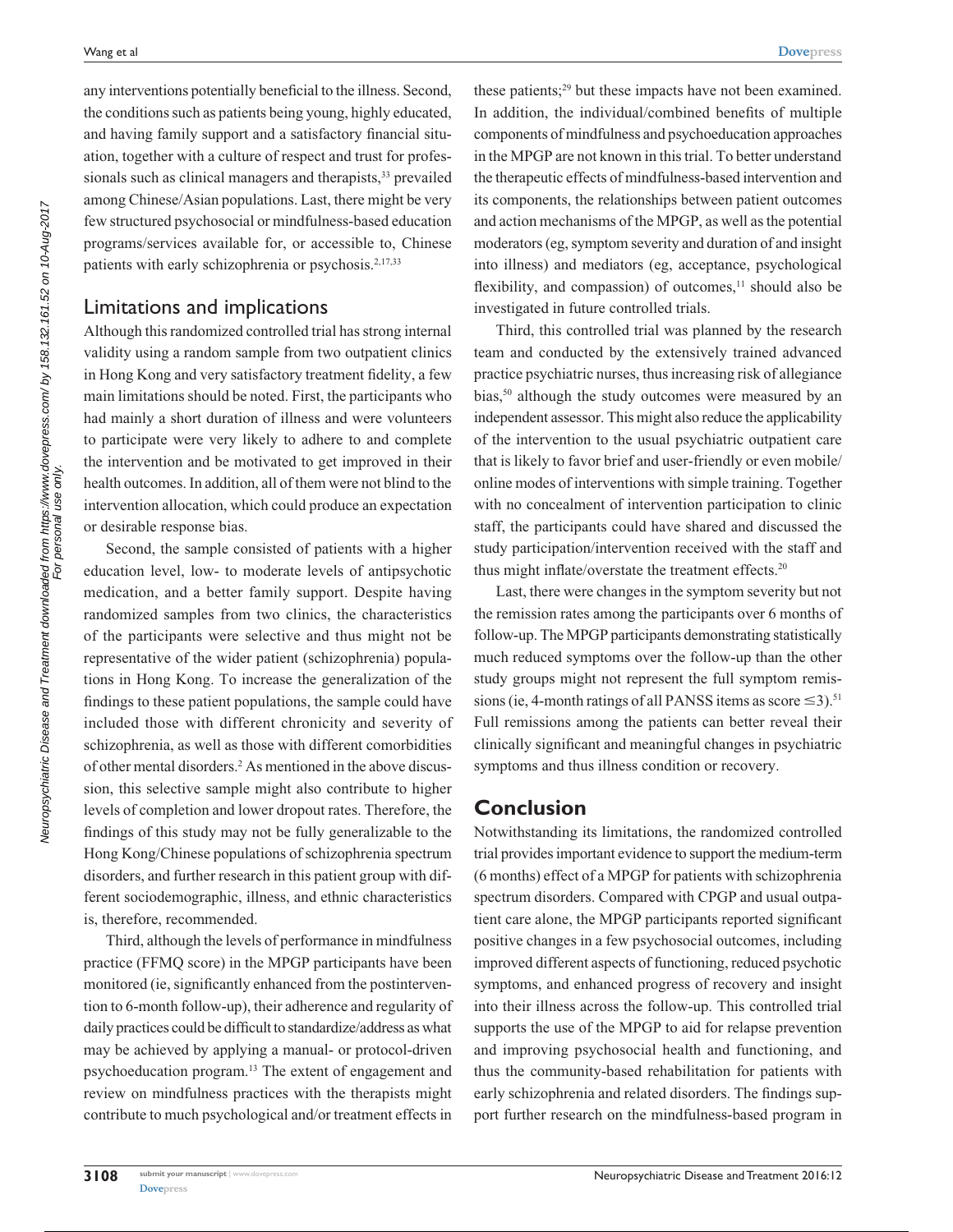psychotic disorders with those from wider sociodemographic and clinical characteristics in Asian/Chinese populations, or those with chronic or comorbid mental illness and/or study settings.

## **Acknowledgments**

The authors would like to thank the Health and Medical Research Fund, Food and Health Bureau (Ref No: 12131641) and the General Research Fund (PolyU 156038/15H), University Grant Council, The Hong Kong SAR's Government for supporting this research project. In addition, we would like to express our gratitude to the patients whose participation made the controlled trial possible and clinic staff for assisting our sample recruitment.

# **Disclosure**

The authors report no conflicts of interest in this work.

### **References**

- 1. Bellack AS. Scientific and consumer models of recovery in schizophrenia: concordance, contrasts, and implications. *Schizophr Bull*. 2006; 32(3):432–442.
- 2. Chien WT, Yip AL. Current approaches to treatments for schizophrenia spectrum disorders, part I: an overview and medical treatments. *Neuropsychiatr Dis Treat*. 2013;9:1311–1332.
- 3. Owen MJ, Sawa A, Mortensen PB. Schizophrenia. *Lancet*. 2016; 388(10039):86–97.
- 4. Bäuml J, Froböse T, Kraemer S, Rentrop M, Pitschel-Walz G. Psychoeducation: a basic psychotherapeutic intervention for patients with schizophrenia and their families. *Schizophr Bull*. 2006;32(Suppl 1): S1–S9.
- 5. Chadwick P, Hughes S, Russell D, Russell I, Daqnan D. Mindfulness groups for distressing voices and paranoia: a replication and randomized feasibility trial. *Behav Cogn Psychother*. 2009;37(4):403–412.
- 6. Baer R. Mindfulness training as a clinical intervention: a conceptual and empirical review. *Clin Psychol Sci Practice*. 2003;10(2):125–143.
- 7. Lee S, Chiu MYL, Tsang A, Chui H, Kleinman A. Stigmatizing experience and structural discrimination associated with the treatment of schizophrenia in Hong Kong. *Soc Sci Med*. 2006;62(7):1685–1696.
- 8. Xia J, Merinder LB, Belqamwar MR. Psychoeducation for schizophrenia. *Cochrane Database Syst Rev*. 2011;(6):CD002831.
- 9. Ma SH, Teasdale JD. Mindfulness-based cognitive therapy for depression: replication and exploration of differential relapse prevention effects. *J Consult Clin Psychol*. 2004;72(1):31–40.
- 10. Chlesa A, Serretti A. Mindfulness-based cognitive therapy for psychiatric disorders: a systematic review and meta-analysis. *Psychiatry Res*. 2011;187(3):441–453.
- 11. Coelho HF, Canter PH, Ernst E. Mindfulness-based cognitive therapy: evaluating current evidence and informing future research. *J Consult Clin Psychol*. 2007;75(6):1000–1005.
- 12. Pfammatter M, Junghan UM, Brenner HD. Efficacy of psychological therapy in schizophrenia: conclusions from meta-analyses. *Schizophr Bull*. 2006;32(Suppl 1):64–80.
- 13. Chien WT, Thompson DR. Effects of a mindfulness-based psychoeducation programme for Chinese patients with schizophrenia: two-year follow-up. *Br J Psychiatry*. 2014;205(1):52–59.
- 14. Williams JM, Teasdale JD, Segal ZV, Soulsby J. Mindfulness-based cognitive therapy reduces overgeneral autobiographical memory in formerly depressed patients. *J Abnorm Psychol*. 2000;109(1):150–155.
- 15. Abba N, Chadwick P, Stevenson C. Responding mindfully to distressing psychosis: a grounded theory analysis. *Psychother Res*. 2008; 18(1):77–87.
- 16. Dannahy L, Hayward M, Strauss C, Turton W, Harding E, Chadwick P. Group person-based cognitive therapy for distressing voices: pilot data from nine groups. *J Behav Ther Exp Psychiatry*. 2011;42(1):111–116.
- 17. Chien WT, Chan SW. The effectiveness of mutual support group intervention for Chinese families of people with schizophrenia: a randomised controlled trial with 24-month follow-up. *Int J Nurs Stud*. 2013;50(10):1326–1340.
- 18. Krushe A, Cyhlarova E, Williams JM. Mindfulness online: an evaluation of the feasibility of a web-based mindfulness course for stress, anxiety and depression. *BMJ Open*. 2013;3(11):e003498.
- 19. Stevens JP. *Applied Multivariate Statistics for the Social Sciences*. 4 ed. NJ, USA: Lawrence Erlbaum Associates; 2002.
- 20. Schulz KF, Altman DG, Moher D; for the CONSORT Group. CON-SORT 2010 Statement: updated guidelines for reporting parallel group randomised trials. *BMJ*. 2010;340:c332.
- 21. American Psychiatric Association. *Diagnostic and Statistical Manual of Mental Disorders, The 4th Text Revised Edition (DSM IV-TR)*. Washington, DC: The APA; 2000.
- 22. Bell M, Milstein R, Beam-Goulet J, Lysaker P, Cicchetti D. The positive and negative syndrome scale and the brief psychiatric rating scale. Reliability, comparability, and predictive validity. *J Nerv Ment Dis*. 1992;180(11):723–728.
- 23. Schneider LC, Struening EL. SLOF: a behavioral rating scale for assessing the mentally ill. *Soc Work Res Abstr*. 1983;19(3):9–21.
- 24. Chien WT, Leung SF, Chu CS. A nurse-led, needs-based psychoeducation intervention for Chinese patients with first-onset mental illness. *Contemp Nurse*. 2012;40(2):194–209.
- 25. Chien WT, Chan SW, Thompson DR. Effects of a mutual support group for families of Chinese people with schizophrenia: 18-month follow-up. *Br J Psychiatry*. 2006;189:41–49.
- 26. Neil ST, Kilbride M, Pitt L, et al. The questionnaire about the process of recovery (QPR): a measurement tool developed in collaboration with service users. *Psychosis*. 2009;1(2):145–155.
- 27. McEvoy JP, Apperson LJ, Appelbaum PS, et al. Insight in schizophrenia: its relationship to acute psychopathology. *J Nerv Ment Dis*. 1989;177(1):43–47.
- 28. Kay SR, Fiszbein A, Opler LA. The positive and negative syndrome scale (PANSS) for schizophrenia. *Schizophr Bull*. 1987;13(2):261–276.
- 29. Chien WT, Chan ZC. Chinese translation and validation of the Questionnaire on the Process of Recovery in schizophrenia and other psychotic disorders. *Res Nur Health*. 2013;36(4):400–411.
- 30. Chien WT, Lee IY. The mindfulness-based psychoeducation program for Chinese patients with schizophrenia. *Psychiatr Serv*. 2013;64(4): 376–379.
- 31. Baer RA, Smith GT, Hopkins J, Krietemeyer J, Toney L. Using selfreport assessment methods to explore facets of mindfulness. *Assessment*. 2006;13(1):27–45.
- 32. Chan SW, Yip B, Tso S, Cheng BS, Tam W. Evaluation of a psychoeducation program for Chinese patients with schizophrenia and their family caregivers. *Patient Educ Couns*. 2009;75(1):67–76.
- 33. Chien WT, Bressington D. A randomized controlled trial of a nurse-led structured psychosocial intervention program for people with firstonset mental illness in psychiatric outpatient clinics. *Psychiatry Res*. 2015;229(1–2):277–286.
- 34. Lehman AF, Buchanan RW, Dickerson FB, et al. Evidence-based treatment of schizophrenia. *Psychiatr Clin North Am*. 2003;26(4): 939–954.
- 35. National Health & Medical Research Council (NHMRC) Clinical Trials Centre. *Randomisation*. The CTC Outreach Programme. Australia: University of Sydney; 2013.Available from: [http://www.ctc.usyd.edu.](http://www.ctc.usyd.edu.au/our-research/ctc-outreach.aspx) [au/our-research/ctc-outreach.aspx.](http://www.ctc.usyd.edu.au/our-research/ctc-outreach.aspx) Accessed March 1, 2014.
- 36. Bezchlibnyk-Butler KZ, Jeffries JJ, Procyshyn RM, Virani AS. *Clinical Handbook of Psychotropic Drugs*. 20th ed. Boston, MA: Hogrefe and Huber; 2013.